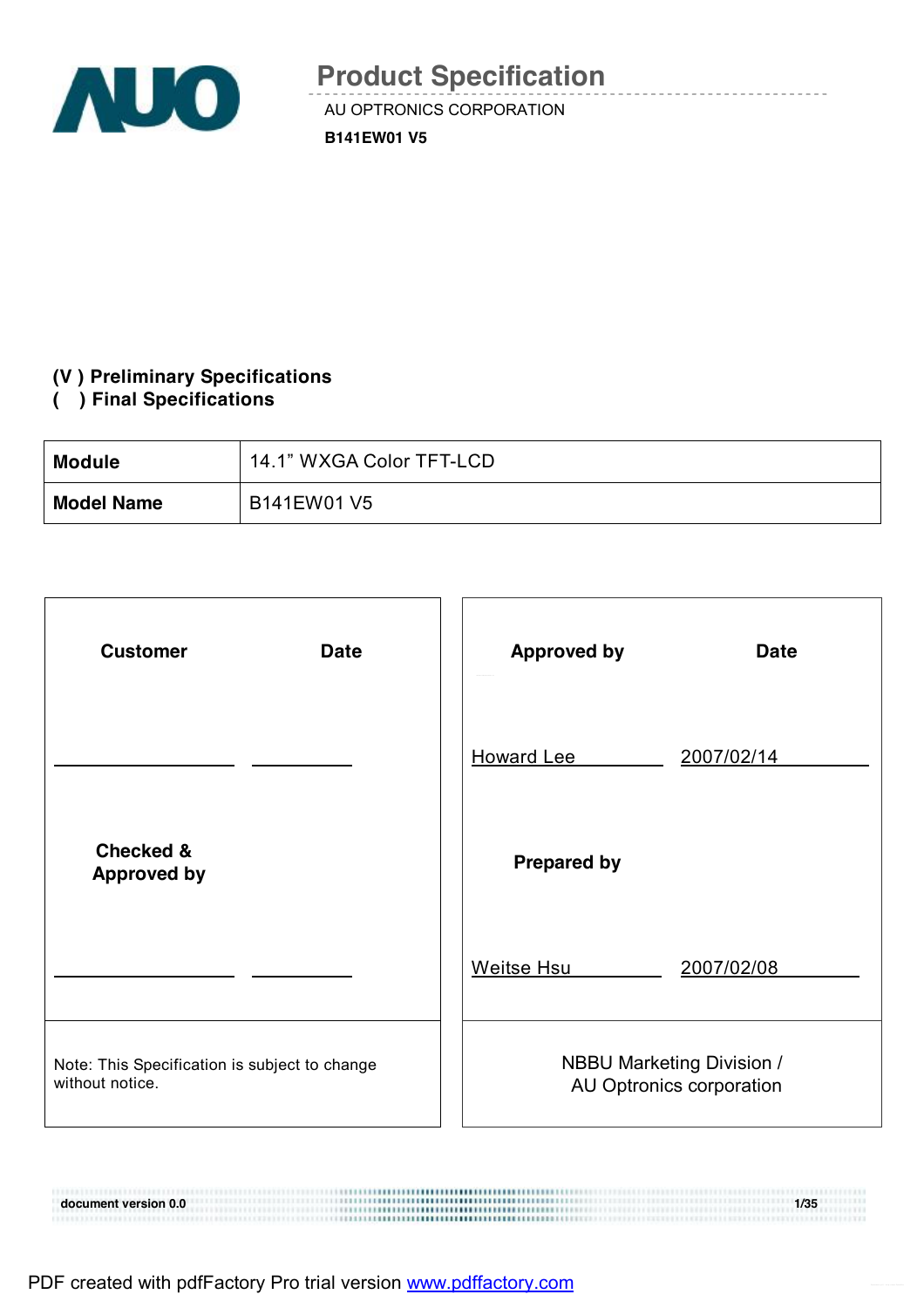

AU OPTRONICS CORPORATION

**B141EW01 V5** 

# **Contents**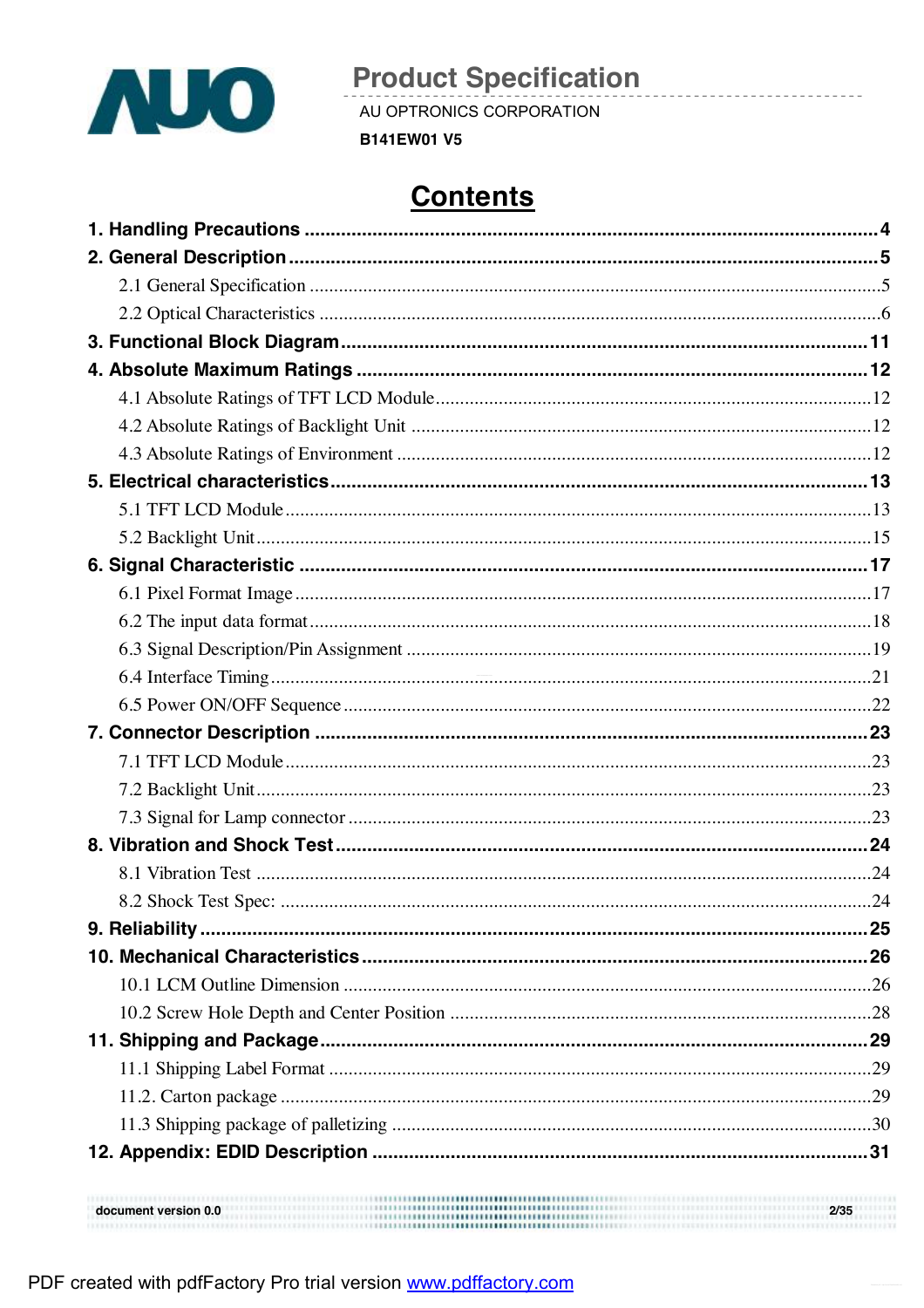

AU OPTRONICS CORPORATION

**B141EW01 V5** 

## **Record of Revision**

| Version and Date   Page |      | Old description                   | <b>New Description</b> | Remark |
|-------------------------|------|-----------------------------------|------------------------|--------|
| 0.0 2007/02/08          | ΙAΙΙ | <b>First Edition for Customer</b> |                        |        |
|                         |      |                                   |                        |        |
|                         |      |                                   |                        |        |
|                         |      |                                   |                        |        |

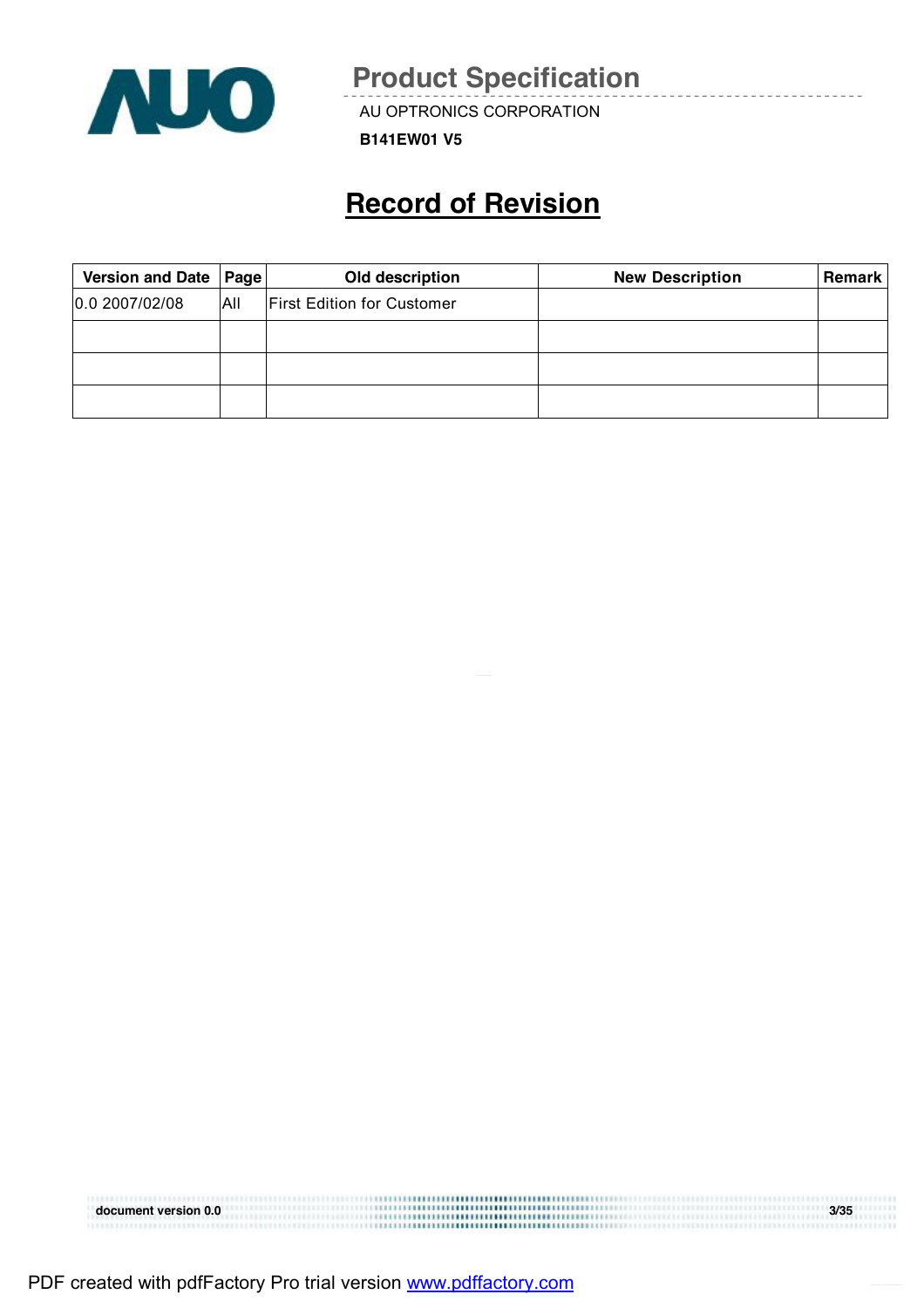

### **1. Handling Precautions**

- 1) Since front polarizer is easily damaged, pay attention not to scratch it.
- 2) Be sure to turn off power supply when inserting or disconnecting from input connector.
- 3) Wipe off water drop immediately. Long contact with water may cause discoloration or spots.
- 4) When the panel surface is soiled, wipe it with absorbent cotton or other soft cloth.
- 5) Since the panel is made of glass, it may break or crack if dropped or bumped on hard surface.
- 6) Since CMOS LSI is used in this module, take care of static electricity and insure human earth when handling.
- 7) Do not open nor modify the Module Assembly.
- 8) Do not press the reflector sheet at the back of the module to any directions.
- 9) In case if a Module has to be put back into the packing container slot after once it was taken out from the container, do not press the center of the CCFL Reflector edge. Instead, press at the far ends of the CFL Reflector edge softly. Otherwise the TFT Module may be damaged.
- 10) At the insertion or removal of the Signal Interface Connector, be sure not to rotate nor tilt the Interface Connector of the TFT Module.
- 11) After installation of the TFT Module into an enclosure (Notebook PC Bezel, for example), do not twist nor bend the TFT Module even momentary. At designing the enclosure, it should be taken into consideration that no bending/twisting forces are applied to the TFT Module from outside. Otherwise the TFT Module may be damaged.
- 12)Cold cathode fluorescent lamp in LCD contains a small amount of mercury. Please follow local ordinances or regulations for disposal.
- 13)Small amount of materials having no flammability grade is used in the LCD module. The LCD module should be supplied by power complied with requirements of Limited Power Source(, IEC60950 or UL1950), or be applied exemption.
- 14)The LCD module is designed so that the CCFL in it is supplied by Limited Current Circuit(IEC60950 or UL1950). Do not connect the CCFL in Hazardous Voltage Circuit.

**document version 0.0 4/35**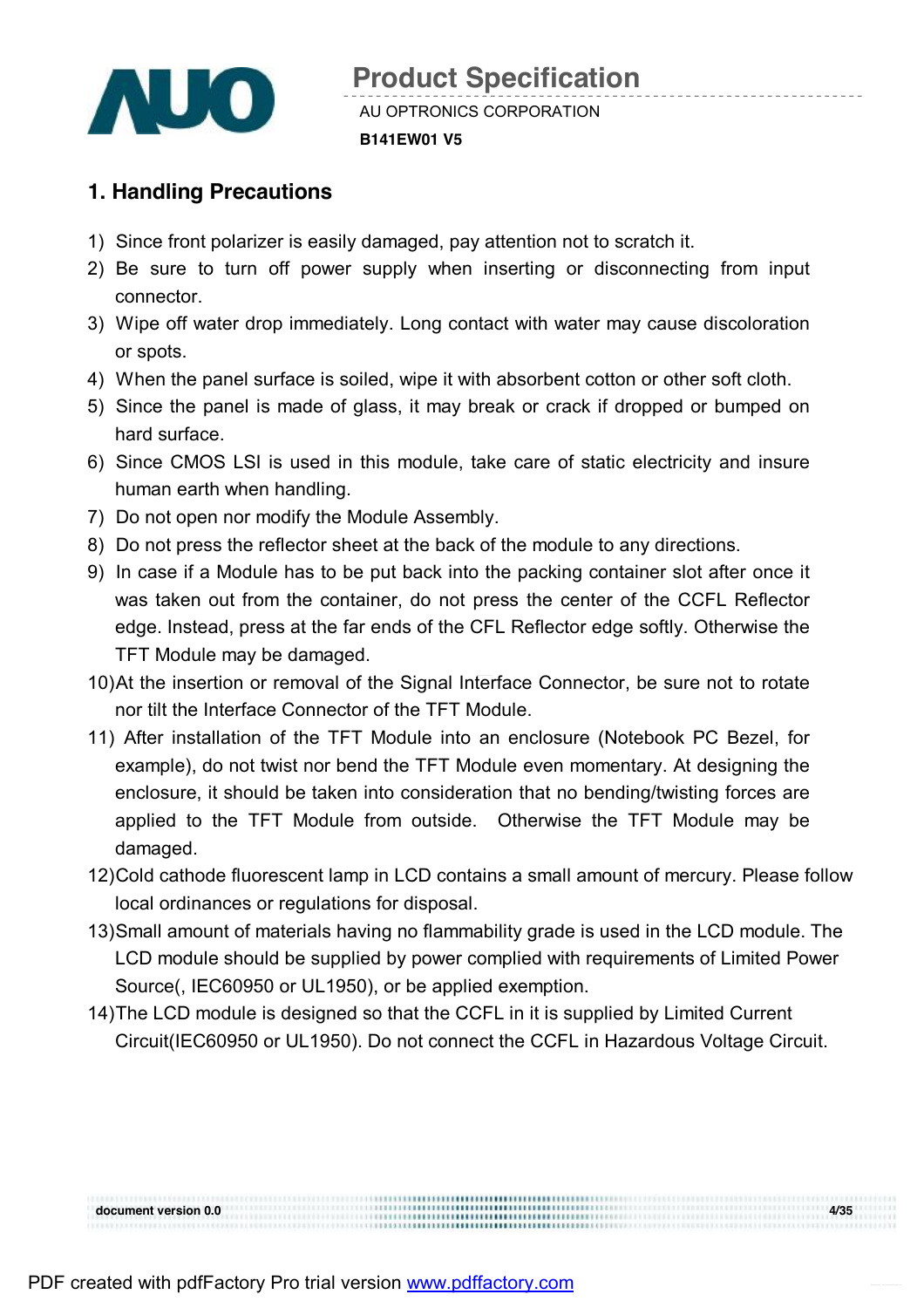

### **2. General Description**

B141EW01 V5 is a Color Active Matrix Liquid Crystal Display composed of a TFT LCD panel, a driver circuit, and backlight system. The screen format is intended to support the WXGA (1280(H) x 800(V)) screen and 262k colors (RGB 6-bits data driver). All input signals are LVDS interface compatible.

B141EW01 V5 is designed for a display unit of notebook style personal computer and industrial machine.

### **2.1 General Specification**

The following items are characteristics summary on the table at 25 ℃ condition:

| <b>Items</b>                       | <b>Unit</b>                             | <b>Specifications</b>                       |
|------------------------------------|-----------------------------------------|---------------------------------------------|
| Screen Diagonal                    | [mm]                                    | 357.7 (14.1 W")                             |
| <b>Active Area</b>                 | [mm]                                    | 303.36(H) x 189.6 (V)                       |
| Pixels H x V                       |                                         | 1280x3(RGB) x 800                           |
| <b>Pixel Pitch</b>                 | [mm]                                    | 0.237                                       |
| <b>Pixel Arrangement</b>           |                                         | R.G.B. Vertical Stripe                      |
| <b>Display Mode</b>                |                                         | Normally White                              |
| White Luminance (ICCFL=6.0mA)      | $\lceil cd/m^2 \rceil$                  | 220 Typ. (5 points average)                 |
| Note: ICCFL is lamp current        |                                         | 190 Min. (5 points average)                 |
|                                    |                                         | (Note1)                                     |
| <b>Luminance Uniformity</b>        |                                         | 1.2 max. $(5$ points)                       |
| <b>Contrast Ratio</b>              |                                         | 350:1 Typ., 300:1 Min.                      |
| <b>Optical Rise Time/Fall Time</b> | [msec]                                  | 25 Typ., 35 Max.                            |
| Nominal Input Voltage VDD          | [Volt]                                  | $+3.3$ Typ.                                 |
| <b>Power Consumption</b>           | [Watt]                                  | 5.8 Typ. @ 6.0 mA                           |
| Weight                             | [Grams]                                 | 420g Typ., 440g Max.                        |
| <b>Physical Size</b>               | [mm]                                    | 320 max. (W) x 206 max. (H) x 5.5 max. (T). |
| <b>Electrical Interface</b>        |                                         | R/G/B Data, 3 Sync, Signals, Clock (4 pairs |
|                                    |                                         | LVDS)                                       |
| <b>Surface Treatment</b>           |                                         | Haze 40, hard coating 3H, AG                |
| <b>Support Color</b>               |                                         | 262K colors (RGB 6-bit)                     |
| Temperature Range                  |                                         |                                             |
| Operating                          | $[^{\circ}C]$                           | 0 to $+50$                                  |
| Storage (Non-Operating)            | $\mathsf{I}^\circ\mathsf{C} \mathsf{I}$ | $-25$ to $+65$                              |
| RoHS Compliance                    |                                         | RoHS Compliance                             |

**document** version 0.0 5/35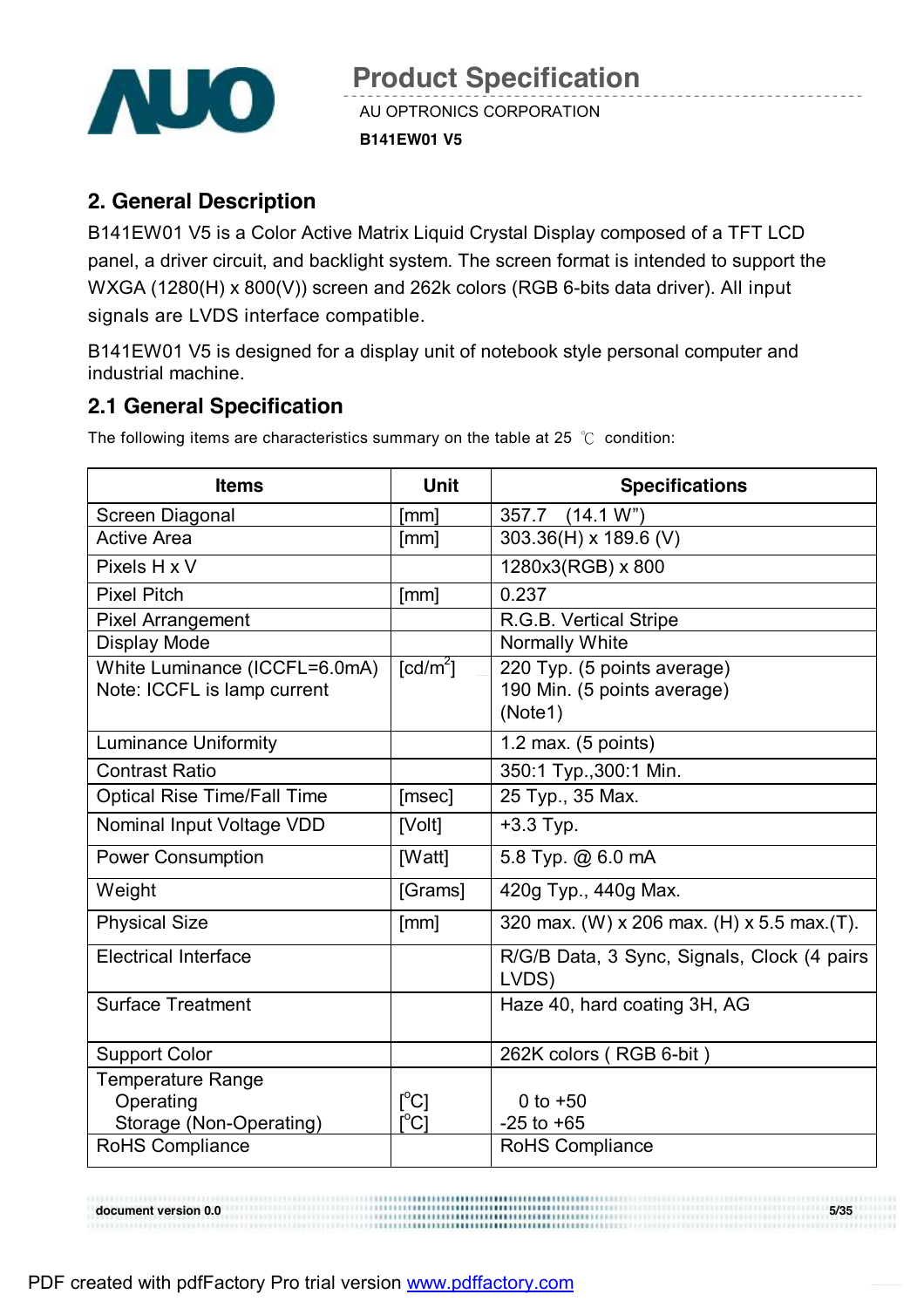

AU OPTRONICS CORPORATION

**B141EW01 V5** 

#### **2.2 Optical Characteristics**

The optical characteristics are measured under stable conditions at 25℃ (Room Temperature):

| Item                                  | <b>Unit</b>            | <b>Conditions</b> |         | Min.  | Typ.  | Max.  | <b>Note</b>    |
|---------------------------------------|------------------------|-------------------|---------|-------|-------|-------|----------------|
| <b>White Luminance</b><br>ICCFL=6.0mA | $\lceil cd/m^2 \rceil$ | 5 points average  |         | 190   | 220   |       | 1, 4, 5.       |
| <b>Viewing Angle</b>                  | [degree]               | Horizontal        | (Right) | 40    | 45    |       | 8              |
|                                       | [degree]               | $CR = 10$         | (Left)  | 40    | 45    |       |                |
|                                       | [degree]               | Vertical          | (Upper) | 15    | 20    |       |                |
|                                       | [degree]               | $CR = 10$         | (Lower) | 30    | 35    |       |                |
| <b>Luminance Uniformity</b>           |                        | 5 Points          |         |       |       | 1.20  | 1              |
| <b>Luminance Uniformity</b>           |                        | 13 Points         |         |       |       | 1.80  | $\overline{2}$ |
| <b>CR: Contrast Ratio</b>             |                        |                   |         | 300   | 350   |       | 6              |
| Cross talk                            | $\frac{0}{0}$          |                   |         |       |       | 1.4   | $\overline{7}$ |
| <b>Response Time</b>                  | [msec]                 | Rising            |         |       | 15    | 20    | 8              |
|                                       | [msec]                 | Falling           |         |       | 10    | 15    |                |
|                                       | [msec]                 | Rising + Falling  |         |       | 25    | 35    |                |
| Color / Chromaticity                  |                        | Red x             |         | 0.550 | 0.580 | 0.610 | 2,8            |
| Coordinates<br>(CIE 1931)             |                        | Red y             |         | 0.310 | 0.340 | 0.370 |                |
|                                       |                        | Green x           |         | 0.280 | 0.310 | 0.340 |                |
|                                       |                        | Green y           |         | 0.520 | 0.550 | 0.580 |                |
|                                       |                        | Blue x            |         | 0.125 | 0.155 | 0.185 |                |
|                                       |                        | Blue y            |         | 0.115 | 0.145 | 0.175 |                |
|                                       |                        | White x           |         | 0.283 | 0.313 | 0.343 |                |
|                                       |                        | White y           |         | 0.299 | 0.329 | 0.359 |                |

Note 1: 5 points position (Display area : 303.36 (H) x 189.6(V)mm)

**document version 0.0 6/35**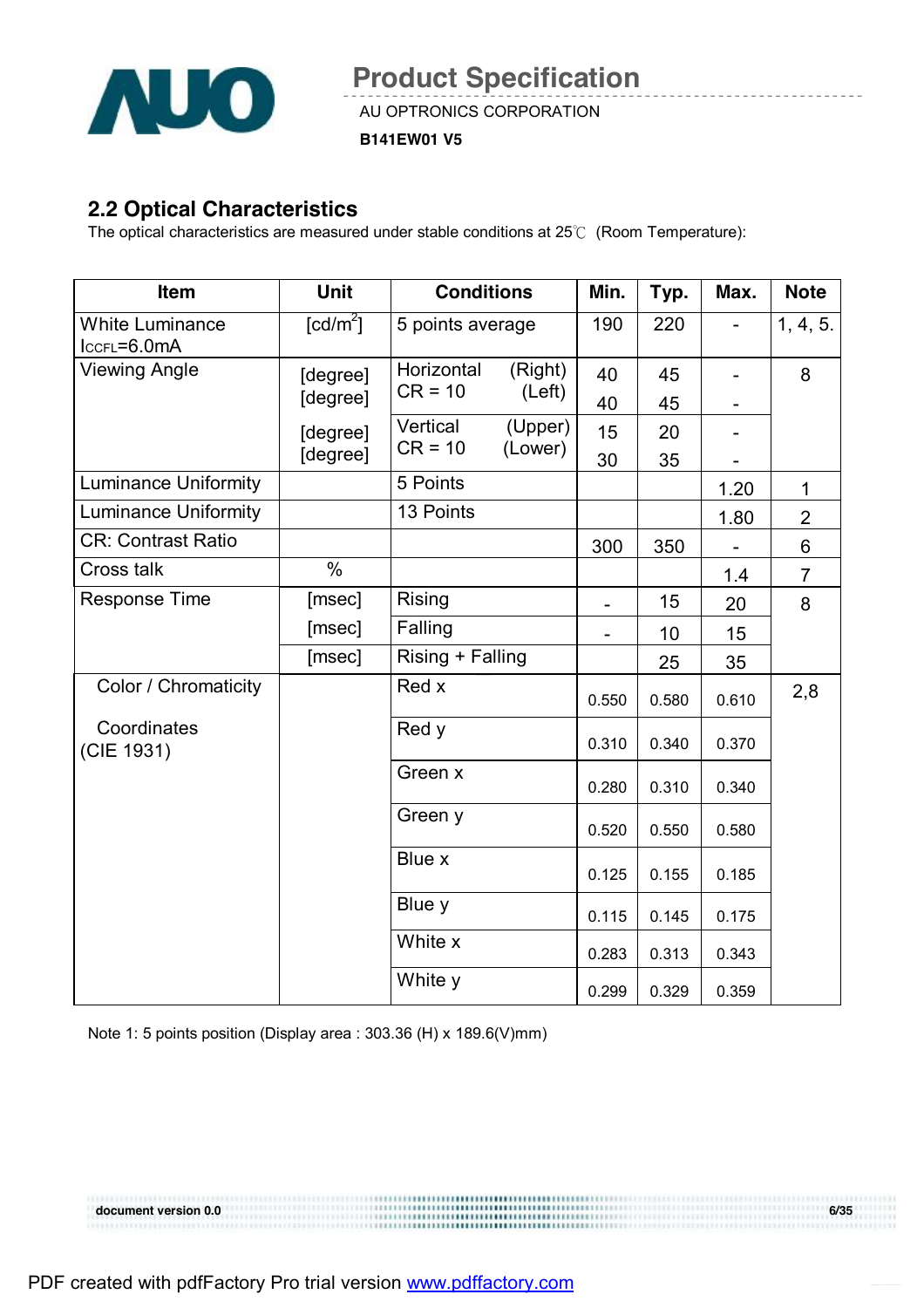

AU OPTRONICS CORPORATION

#### **B141EW01 V5**



Note 2: 13 points position



Note 3: The luminance uniformity of 5 and 13 points is defined by dividing the maximum luminance values by the minimum test point luminance

|                         | Maximum Brightness of five points     |
|-------------------------|---------------------------------------|
| $\delta$ w <sub>5</sub> | Minimum Brightness of five points     |
|                         | Maximum Brightness of thirteen points |
| $\delta$ W13            | Minimum Brightness of thirteen points |

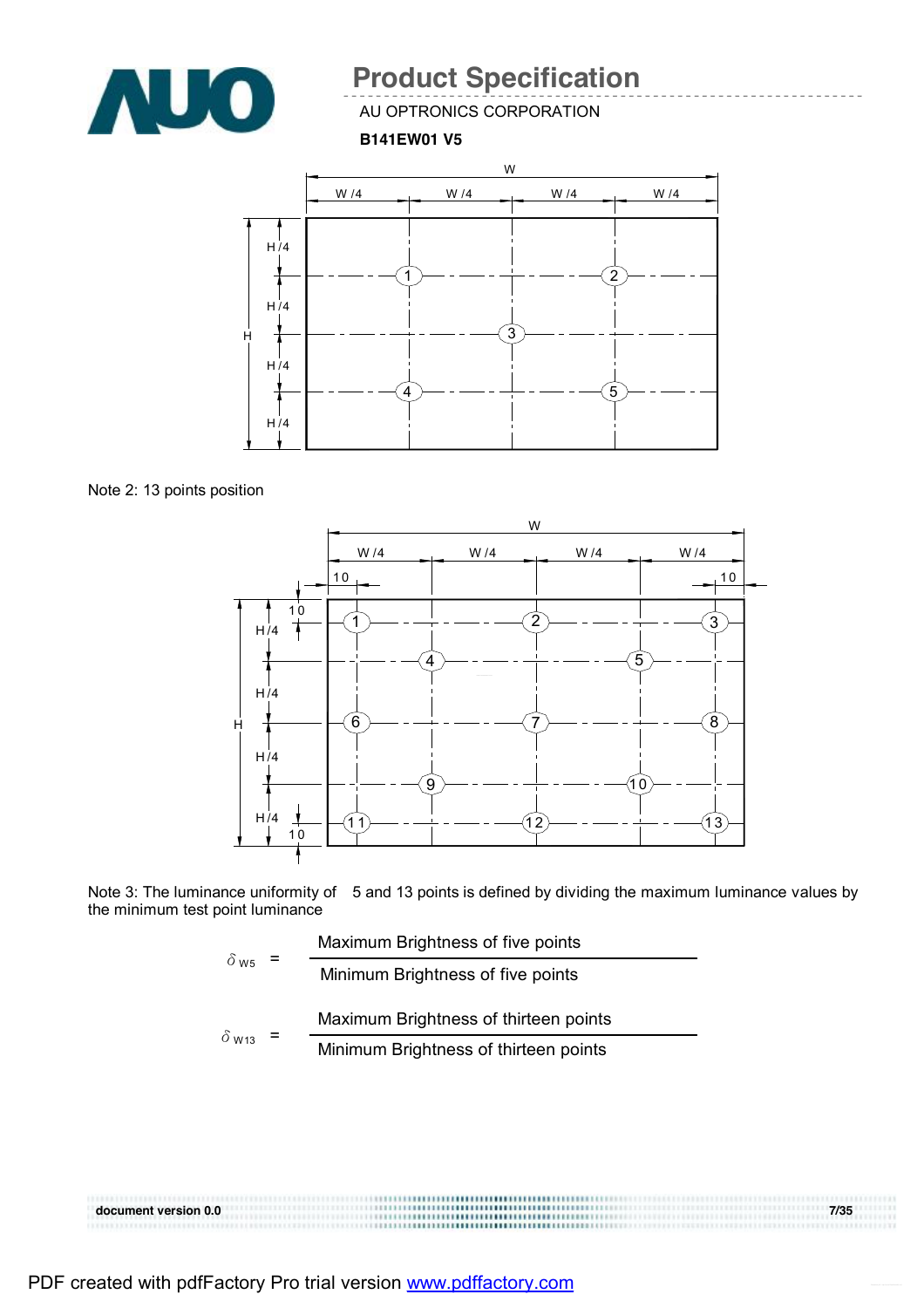

## AU OPTRONICS CORPORATION **B141EW01 V5 Product Specification**

#### Note 4: Measurement method

The LCD module should be stabilized at given temperature for 30 minutes to avoid abrupt temperature change during measuring. In order to stabilize the luminance, the measurement should be executed after lighting Backlight for 30 minutes in a stable, windless and dark room.



Center of the screen

Note 5: Definition of Average Luminance of White  $(Y_L)$ :

Measure the luminance of gray level 63 at 5 points,  $Y_L = [L (1) + L (2) + L (3) + L (4) + L (5)] / 5$ 

L (x) is corresponding to the luminance of the point X at Figure in Note (1).

Note 6: Definition of contrast ratio:

Contrast ratio is calculated with the following formula.

Contrast ratio (CR)= Brightness on the "White" state Brightness on the "Black" state

| document version 0.0 | 8/35 |
|----------------------|------|
|                      |      |
|                      |      |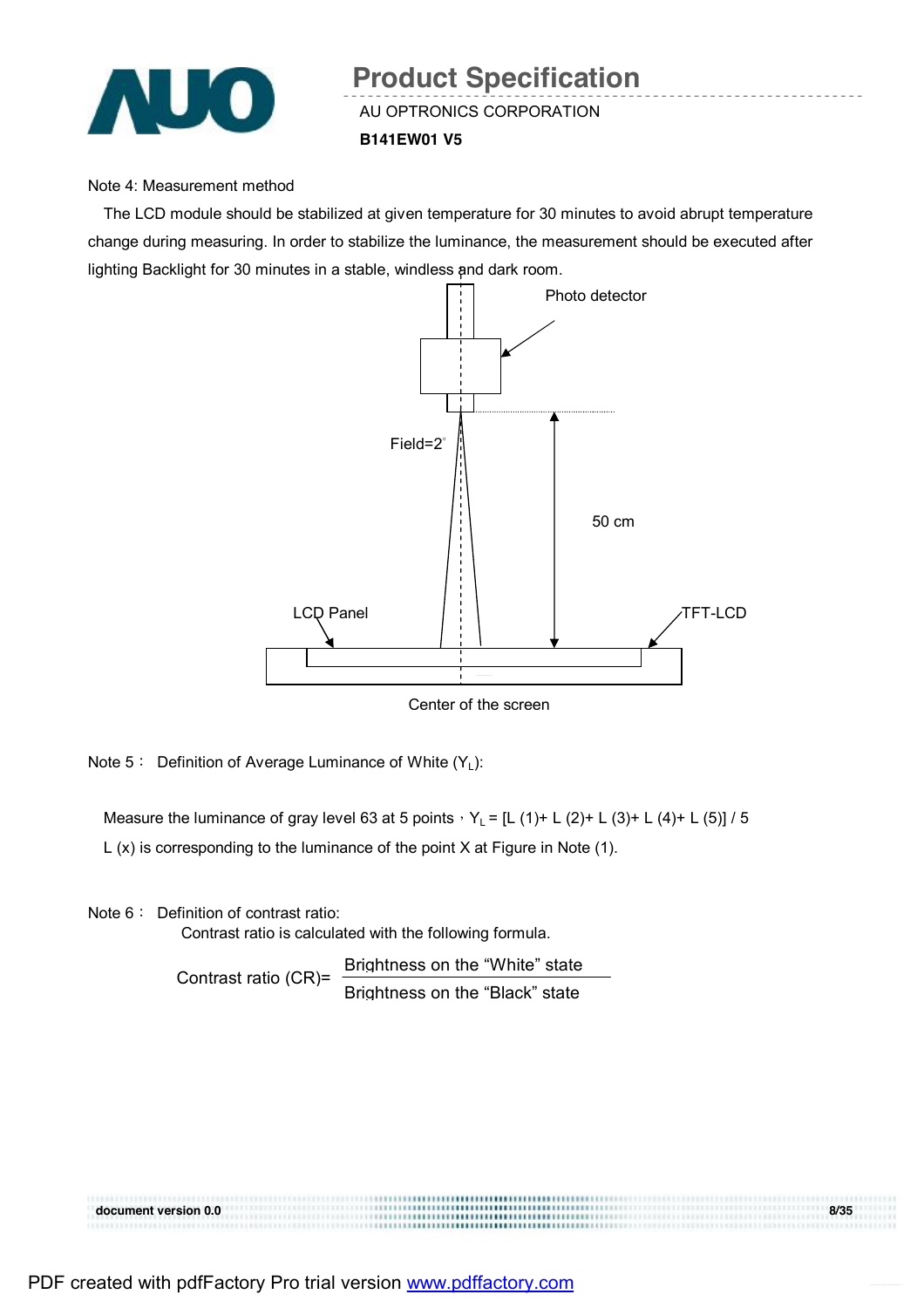

Note 7: Definition of Cross Talk (CT)  $CT = |Y_B - Y_A| / Y_A \times 100$  (%)

**Where** 

 $Y_A$  = Luminance of measured location without gray level 0 pattern (cd/m<sub>2</sub>)

 $Y_B$  = Luminance of measured location with gray level 0 pattern (cd/m<sub>2</sub>)



Note 8: Definition of response time:

The output signals of BM-7 or equivalent are measured when the input signals are changed from "Black" to "White" (falling time) and from "White" to "Black" (rising time), respectively. The response time interval between the 10% and 90% of amplitudes. Refer to figure as below.

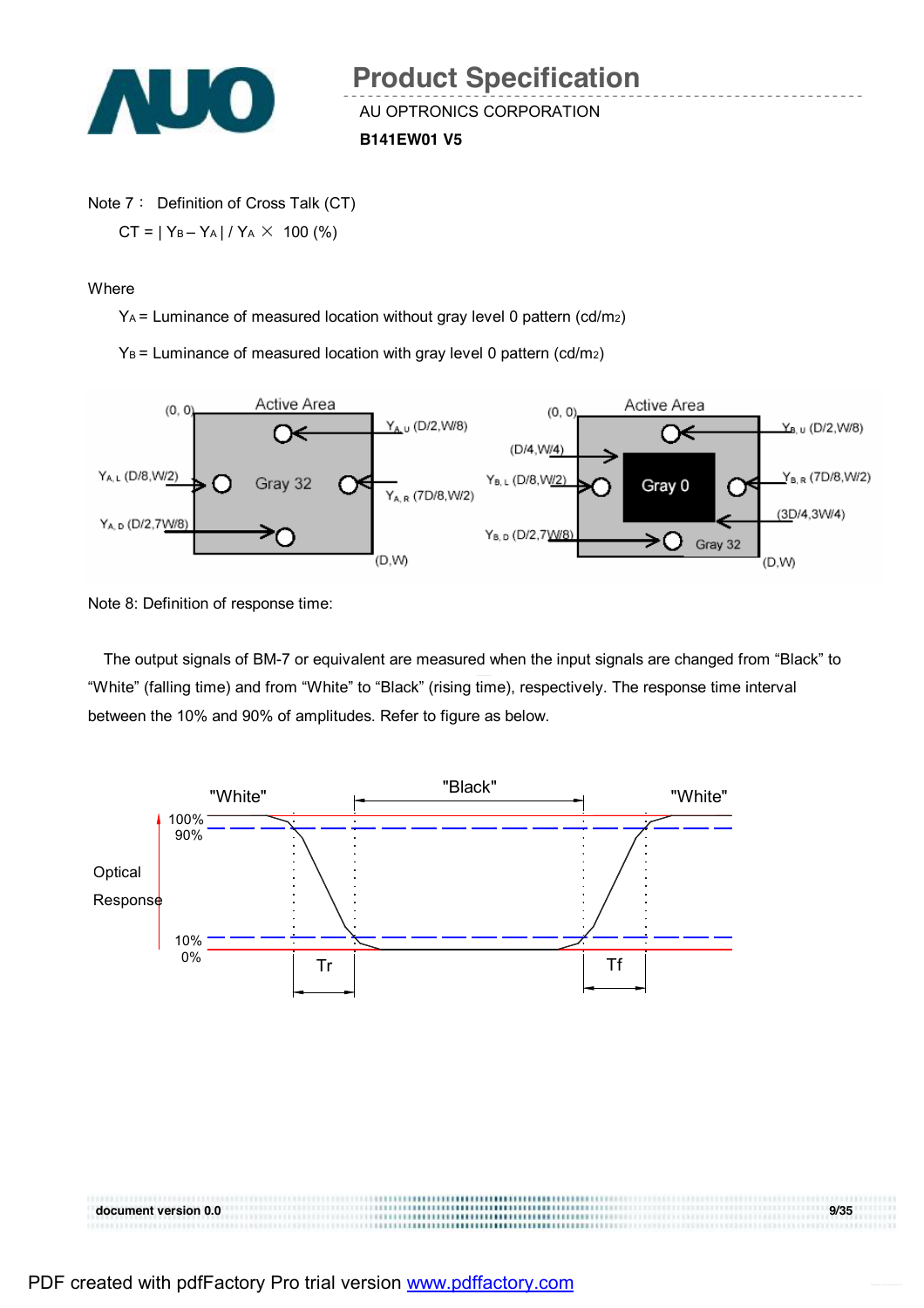

## AU OPTRONICS CORPORATION **B141EW01 V5 Product Specification**

#### Note 9. Definition of viewing angle

Viewing angle is the measurement of contrast ratio  $\geq$  10, at the screen center, over a 180° horizontal and 180° vertical range (off-normal viewing angles). The 180° viewing angle range is broken down as follows; 90° ( $\theta$ ) horizontal left and right and 90° ( $\Phi$ ) vertical, high (up) and low (down). The measurement direction is typically perpendicular to the display surface with the screen rotated about its center to develop the desired measurement viewing angle.



**document** version 0.0 10/35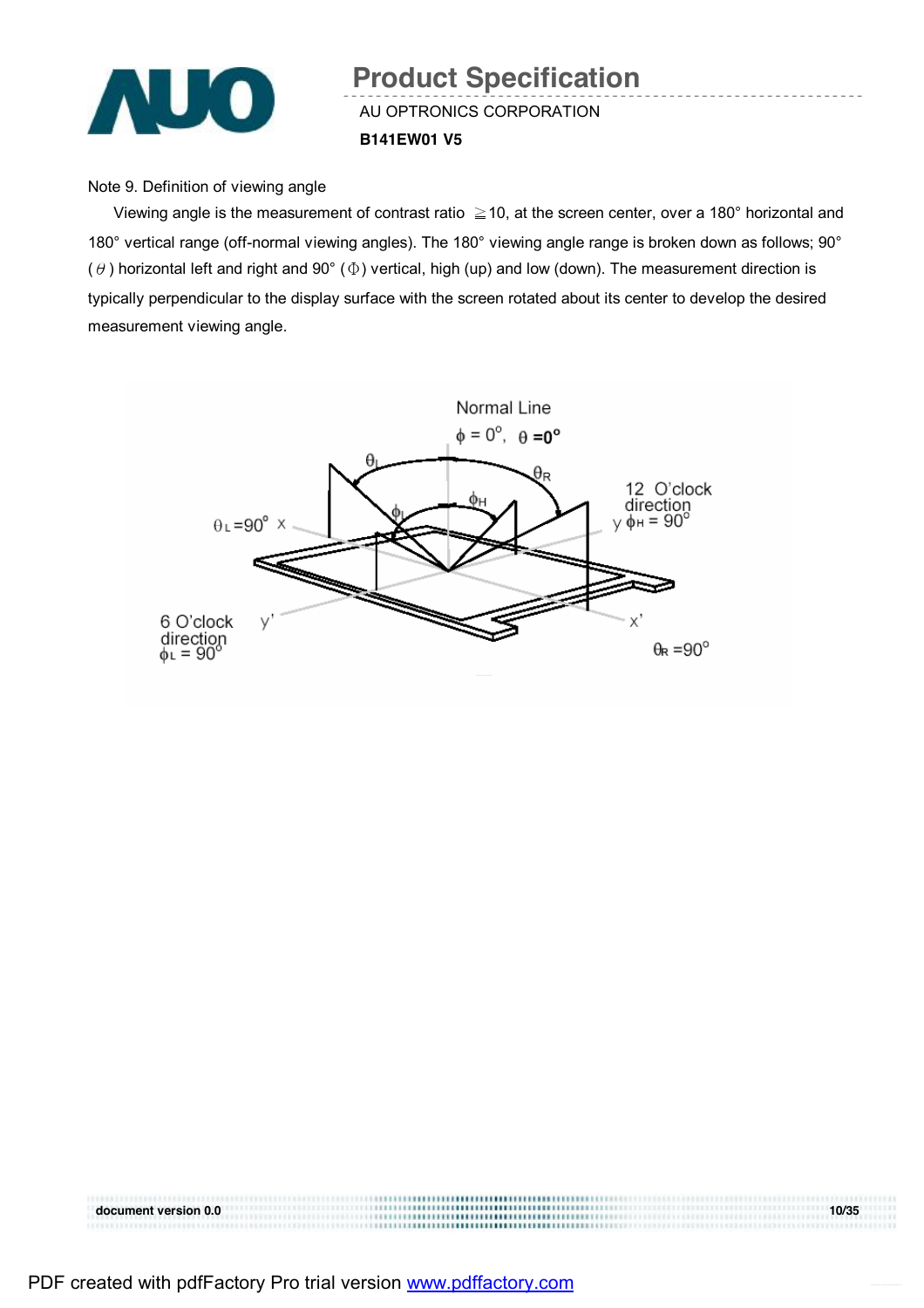

**B141EW01 V5** 

### **3. Functional Block Diagram**

The following diagram shows the functional block of the 14. 1inches wide Color TFT/LCD Module:



**document version 0.0 11/35**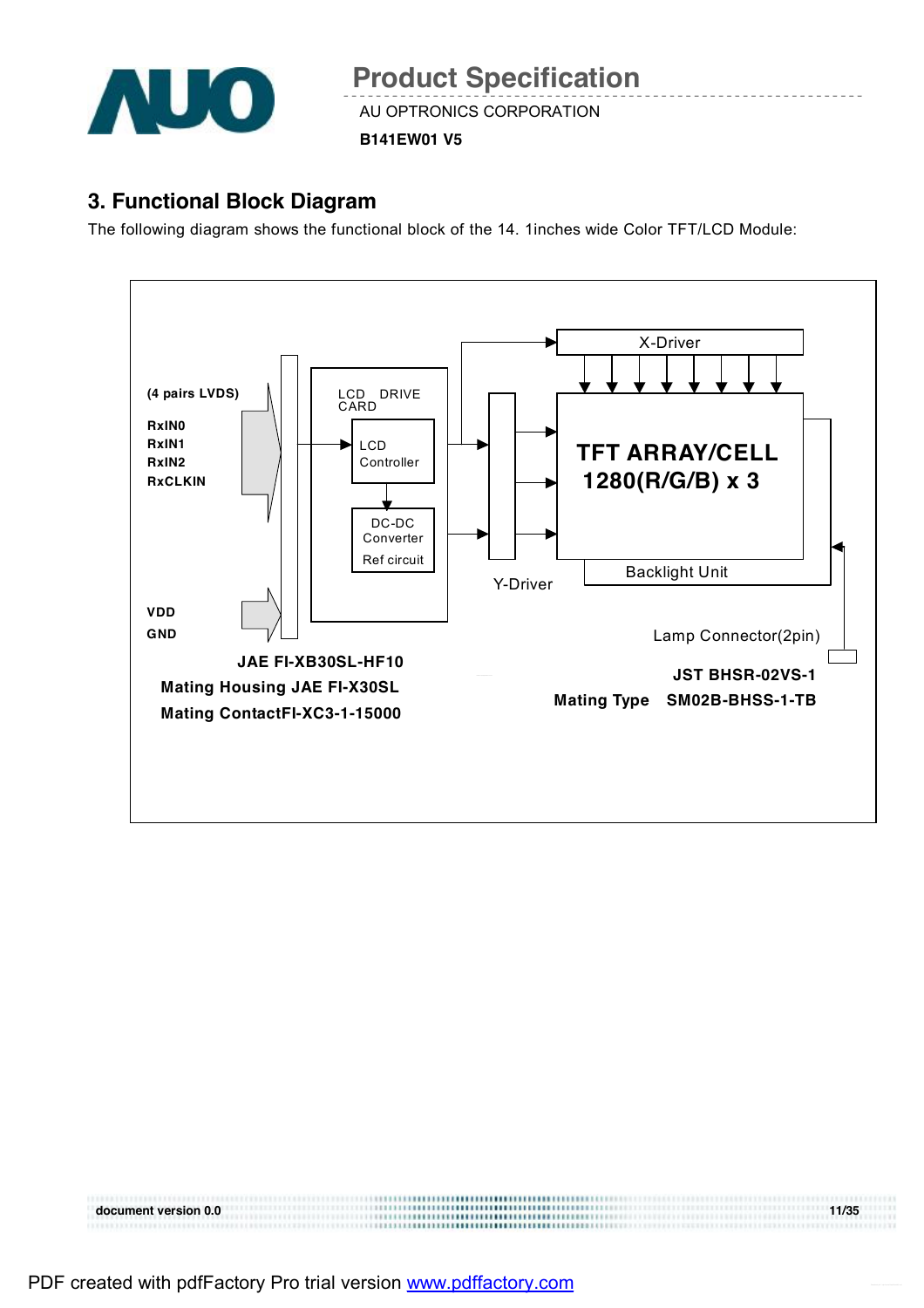

AU OPTRONICS CORPORATION

#### **B141EW01 V5**

#### **4. Absolute Maximum Ratings**

Absolute maximum ratings of the module is as following:

#### **4.1 Absolute Ratings of TFT LCD Module**

| ltem            | Svmbol | Min  | Max  | Unit   | <b>Conditions</b> |
|-----------------|--------|------|------|--------|-------------------|
| Logic/LCD Drive | VDD    | −∪.ം | +4.U | [Volt] | Note 1 1          |

#### **4.2 Absolute Ratings of Backlight Unit**

| Item                   | Symbol      | Min        | <b>Max</b> | Unit        | <b>Conditions</b> |
|------------------------|-------------|------------|------------|-------------|-------------------|
| CCE.<br>Current<br>◡◡┌ | <b>ICFL</b> | ገ ୮<br>ے.ء | .v         | [mA]<br>rms | Note              |

#### **4.3 Absolute Ratings of Environment**

| <b>Item</b>                  | Symbol     | Min | Max   | Unit                                    | <b>Conditions</b> |
|------------------------------|------------|-----|-------|-----------------------------------------|-------------------|
| <b>Operating Temperature</b> | TOP        |     | $+50$ | $\mathsf{I}^\circ\mathsf{C} \mathsf{I}$ | Note 3            |
| <b>Operation Humidity</b>    | <b>HOP</b> | 5   | 95    | [%RH]                                   | Note 3            |
| Storage Temperature          | TST        | -25 | +65   | $\mathsf{I}^\circ\mathsf{C} \mathsf{I}$ | Note 3            |
| Storage Humidity             | HST        | 5   | 95    | [%RH]                                   | Note 3            |

Note 1: At Ta (25℃ )

Note 2: Permanent damage to the device may occur if exceed maximum values

Note 3: For quality performance, please refer to AUO IIS(Incoming Inspection Standard).

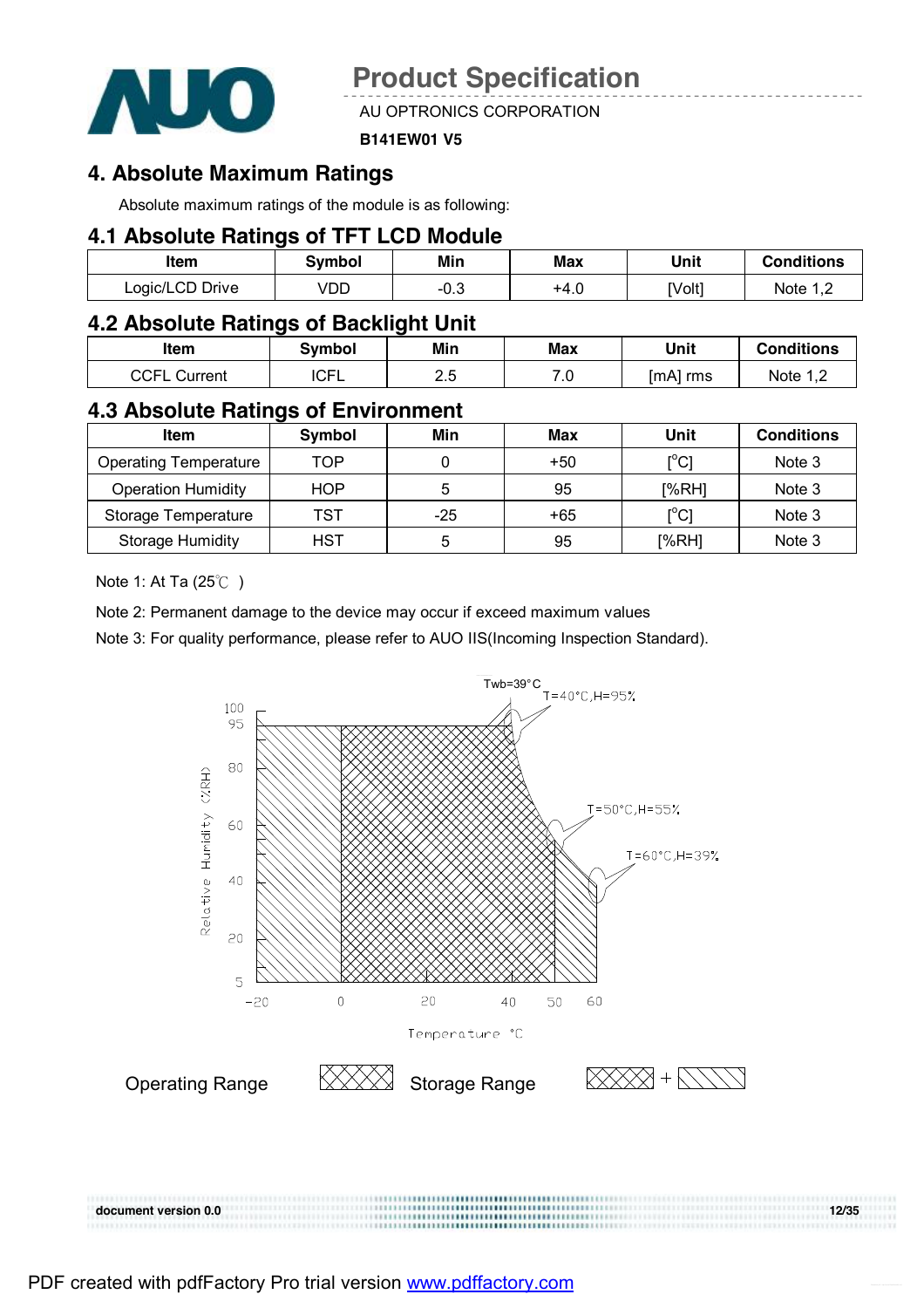

#### **B141EW01 V5**

### **5. Electrical characteristics**

### **5.1 TFT LCD Module**

#### **5.1.1 Power Specification**

Input power specifications are as follows;

| <b>Symble</b> | <b>Parameter</b>      | Min | Typ | <b>Max</b> | <b>Units</b> | <b>Note</b> |
|---------------|-----------------------|-----|-----|------------|--------------|-------------|
| <b>VDD</b>    | Logic/LCD Drive       | 3.0 | 3.3 | 3.6        | [Volt]       |             |
|               | Voltage               |     |     |            |              |             |
| <b>PDD</b>    | <b>VDD Power</b>      |     | 1.2 |            | [Watt]       | Note 1      |
| <b>IDD</b>    | <b>IDD Current</b>    |     | 360 |            | [mA]         | Note 1      |
| <b>IRush</b>  | <b>Inrush Current</b> |     |     | 1200       | [MA]         | Note 2      |
| <b>VDDrp</b>  | Allowable             |     |     | 100        | [mV]         |             |
|               | Logic/LCD Drive       |     |     |            | $p-p$        |             |
|               | <b>Ripple Voltage</b> |     |     |            |              |             |

Note 1: Maximum Measurement Condition: Black Patterm

Note 2: Measure Condition





**Vin rising time** 

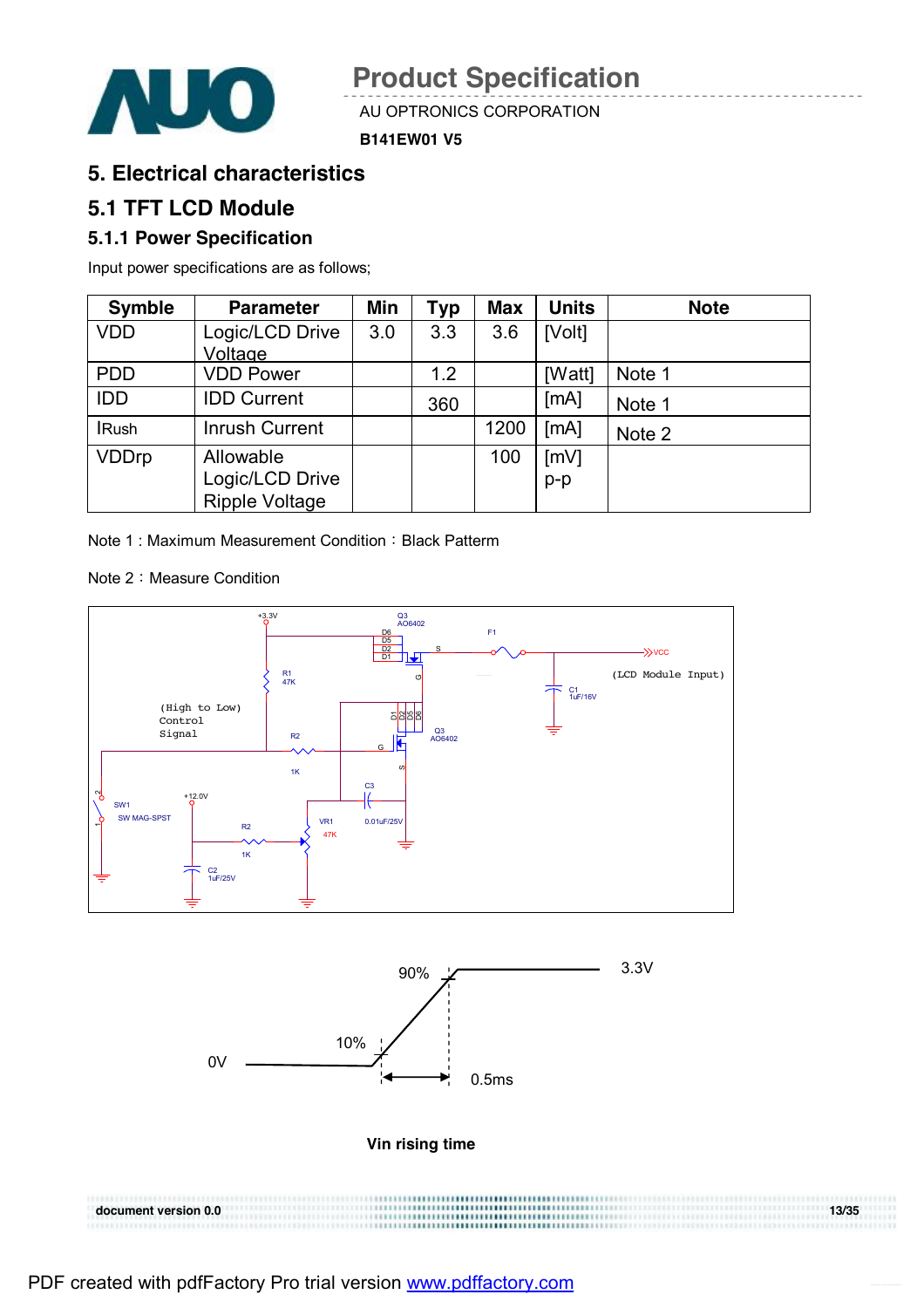

**B141EW01 V5** 

#### **5.1.2 Signal Electrical Characteristics**

Input signals shall be low or High-impedance state when VDD is off.

Signal electrical characteristics are as follows;

| <b>Parameter</b> | <b>Condition</b>                                 | Min    | Max   | Unit |
|------------------|--------------------------------------------------|--------|-------|------|
| Vth              | Differential Input High<br>Threshold (Vcm=+1.2V) |        | 100   | [mV] |
| Vtl              | Differential Input Low<br>Threshold (Vcm=+1.2V)  | $-100$ |       | [mV] |
| Vcm              | Differential Input<br>Common Mode Voltage        | 1.125  | 1.375 | [V]  |

Note: LVDS Differential Voltage

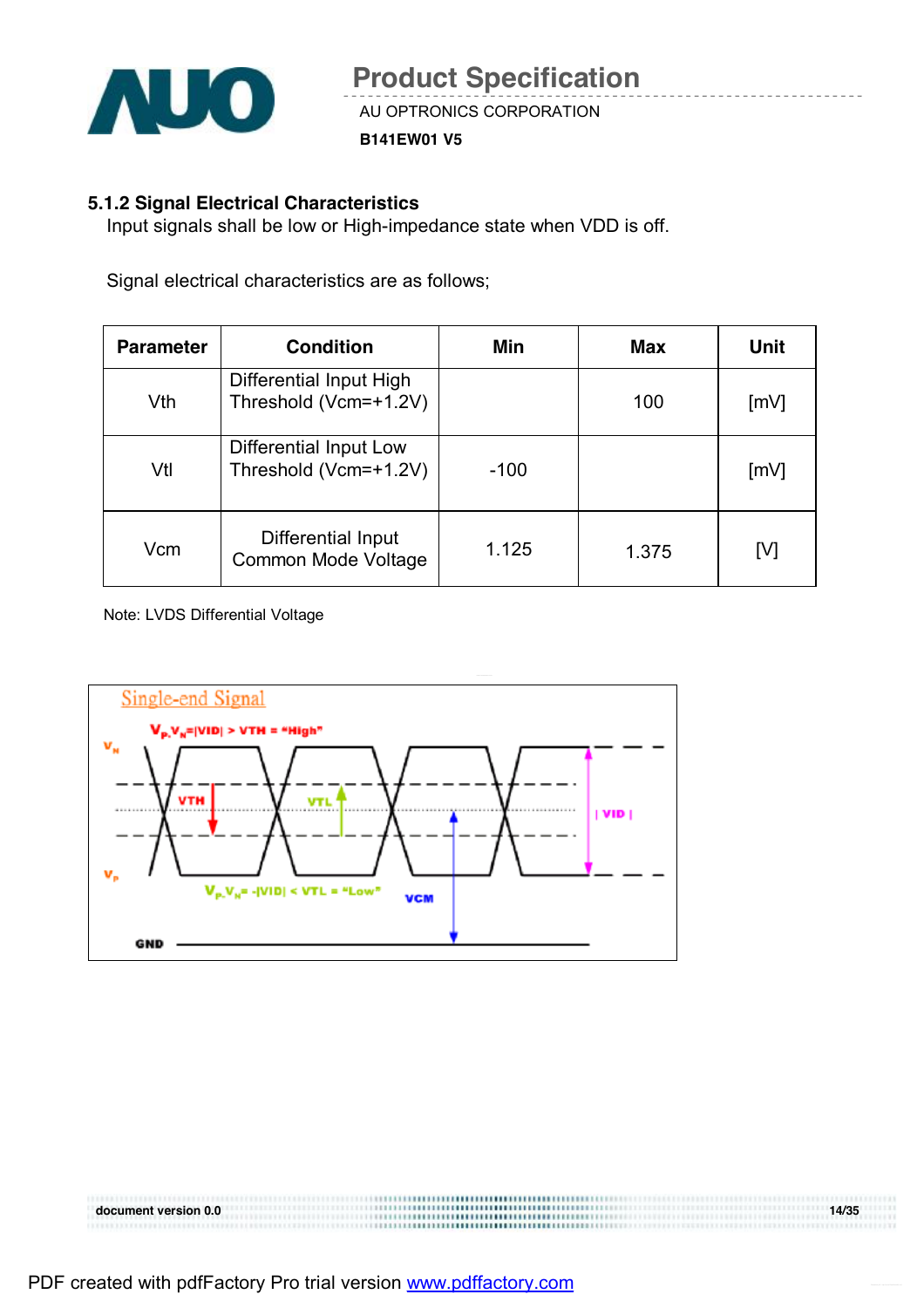

AU OPTRONICS CORPORATION

**B141EW01 V5** 

### **5.2 Backlight Unit**

Parameter guideline for CCFL Inverter

| <b>Parameter</b>                                    | Min | <b>Typ</b> | <b>Max</b> | <b>Units</b>           | <b>Condition</b>                 |
|-----------------------------------------------------|-----|------------|------------|------------------------|----------------------------------|
| <b>White Luminance</b><br>5 points average          | 190 | 220        |            | $\lceil cd/m^2 \rceil$ | $(Ta=25^{\circ}$ C)              |
| <b>CCFL current(ICCFL)</b>                          | 2.5 | 6.0        | 7.0        | $[mA]$ rms             | $(Ta=25^{\circ}$ C)<br>Note 2    |
| <b>CCFL Frequency(FCCFL)</b>                        | 50  | 60         | 65         | [KHz]                  | $(Ta=25^{\circ}C)$<br>Note $3.4$ |
| <b>CCFL Ignition Voltage(Vs)</b>                    |     |            | 1440       | [Volt] rms             | $(Ta=0^{\circ}$<br>Note 5        |
| <b>CCFL Ignition Voltage(Vs)</b>                    |     | 1000       | 1200       | [Volt] rms             | $(Ta=25^{\circ}$ C)<br>Note 5    |
| <b>CCFL Voltage (Reference)</b><br>(VCCFL)          |     | 650        |            | [Volt] rms             | $(Ta=25^{\circ}$<br>Note 6       |
| <b>CCFL Power consumption</b><br>$(PCCFL)$ @ 6.0 mA |     | 4.6        |            | [Watt]                 | $(Ta=25^{\circ}C)$<br>Note 6     |

Note 1: Typ are AUO recommended Design Points.

\*1 All of characteristics listed are measured under the condition using the AUO Test inverter.

\*2 In case of using an inverter other than listed, it is recommended to check the inverter carefully. Sometimes, interfering noise stripes appear on the screen, and substandard luminance or flicker at low

power may happen.

\*3 In designing an inverter, it is suggested to check safety circuit very carefully. Impedance of CCFL, for instance, becomes more than 1 [M ohm] when CFL is damaged.

\*4 Generally, CCFL has some amount of delay time after applying kick-off voltage. It is recommended to keep on applying kick-off voltage for 1 [Sec] until discharge.

\*5 CCFL discharge frequency must be carefully chosen so as not to produce interfering noise stripes on the screen.

\*6 Reducing CCFL current increases CCFL discharge voltage and generally increases CCFL discharge frequency. So all the parameters of an inverter should be carefully designed so as not to produce too much leakage current from high-voltage output of the inverter.

Note 2: It should be employed the inverter which has "Duty Dimming", if ICCFL is less than 4mA.

Note 3: CCFL discharge frequency should be carefully determined to avoid interference between inverter and TFT LCD.

Note 4: The frequency range will not affect to lamp life and reliability characteristics.

**document version 0.0** 15/35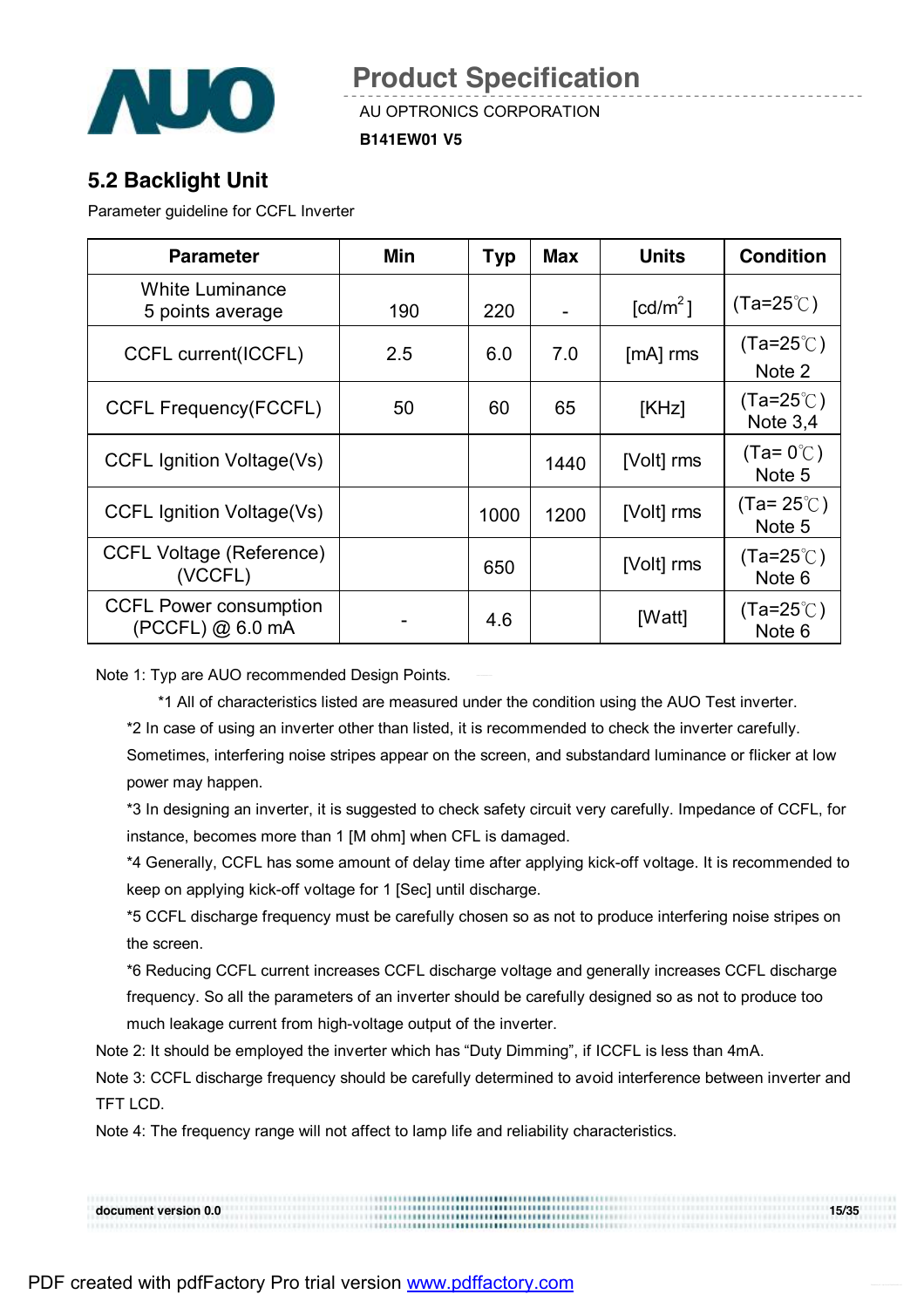

AU OPTRONICS CORPORATION

#### **B141EW01 V5**

Note 5: CCFL inverter should be able to give out a power that has a generating capacity of over 1,430

voltage. Lamp units need 1,400 voltage minimum for ignition.

Note 6: Calculator value for reference (ICCFL×VCCFL=PCCFL)

Note 7: Requirements for a system inverter design, which is intended to have a better display performance, a

better power efficiency and a more reliable lamp, are following.

It shall help increase the lamp lifetime and reduce leakage current.

- a. The asymmetry rate of the inverter waveform should be less than 10%.
- b. The distortion rate of the waveform should bewithin  $\sqrt{2}$  ±10%.

\* Inverter output waveform had better be more similar to ideal sine wave.



\* Asymmetry rate:  
\n
$$
||\mathbf{p} - \mathbf{L}_{\text{p}}||/|\mathbf{m}_{\text{f}}|^{2}
$$
\n\* Distortion rate  
\n
$$
||\mathbf{p}| \cos(\mathbf{L}_{\text{p}})/|\mathbf{m}_{\text{f}}|^{2}
$$

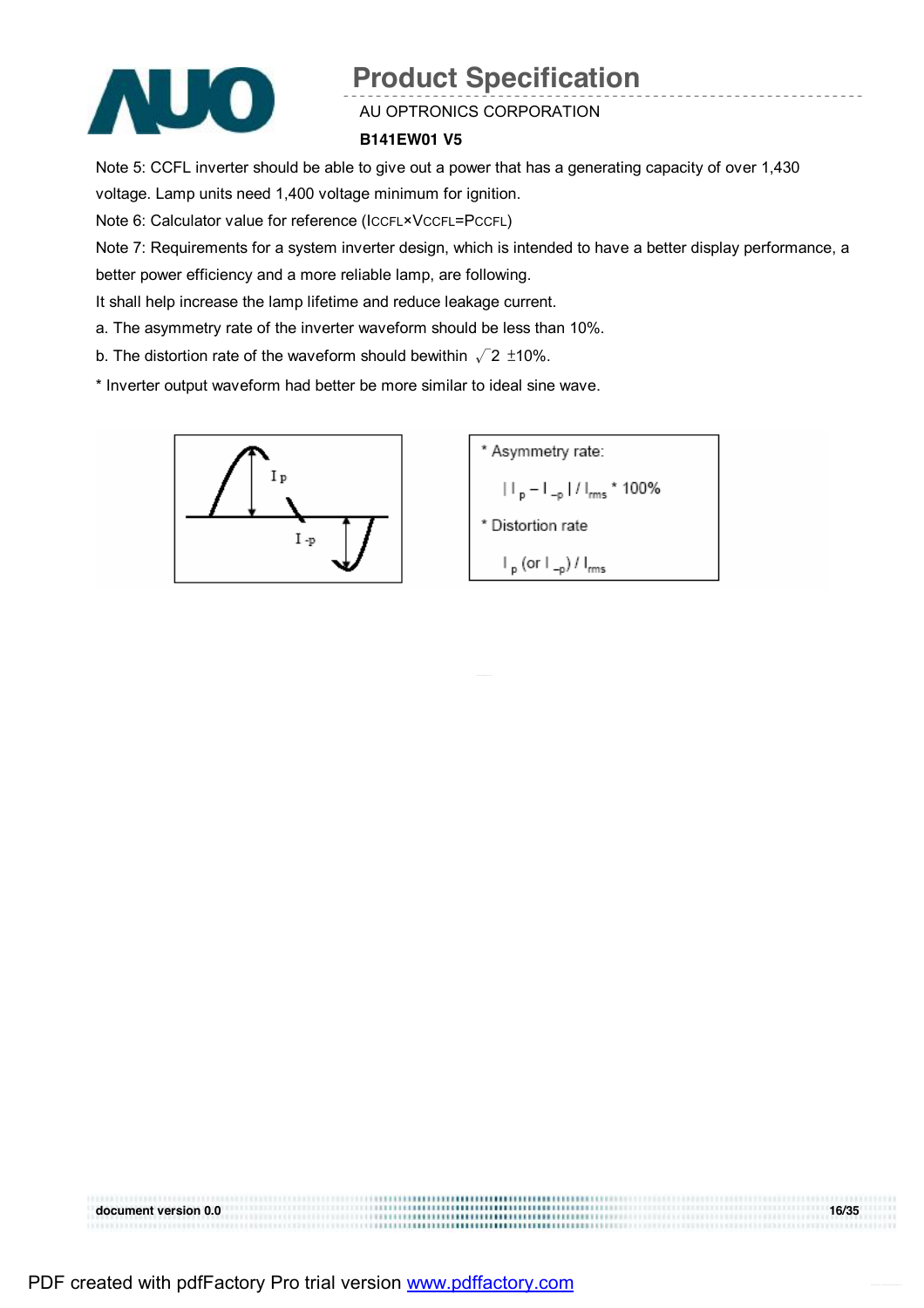

**B141EW01 V5** 

### **6. Signal Characteristic**

### **6.1 Pixel Format Image**

Following figure shows the relationship of the input signals and LCD pixel format.



**document version 0.0 17/35**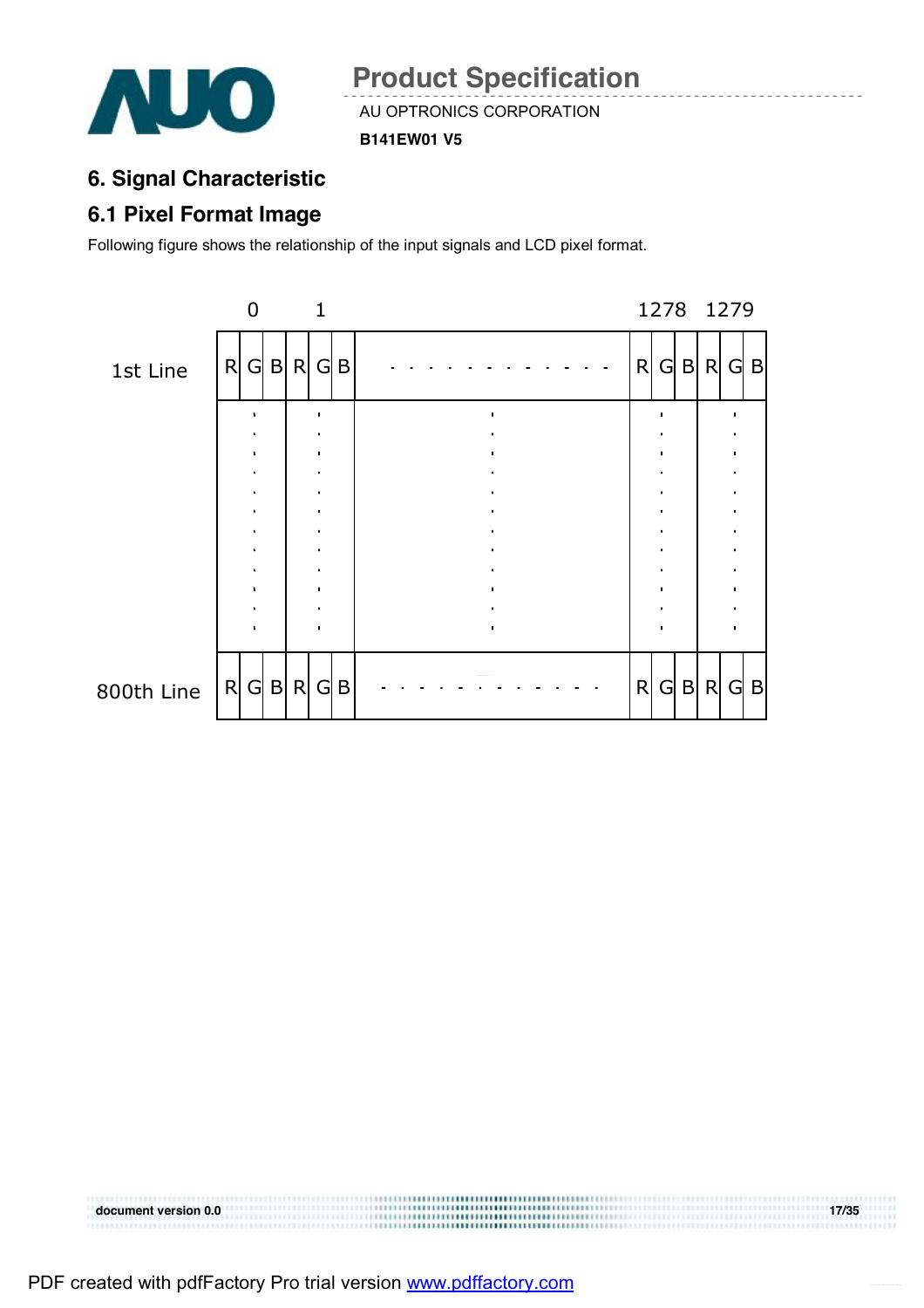

AU OPTRONICS CORPORATION

**B141EW01 V5** 

### **6.2 The input data format**



| <b>Signal Name</b>                             | <b>Description</b>                                                      |                                                                                                                                                                                                                                                |
|------------------------------------------------|-------------------------------------------------------------------------|------------------------------------------------------------------------------------------------------------------------------------------------------------------------------------------------------------------------------------------------|
| $+$ RED5 $(R5)$                                | Red Data 5 (MSB)                                                        | Red-pixel Data                                                                                                                                                                                                                                 |
| $+$ RED4 (R4)                                  | Red Data 4                                                              | Each red pixel's brightness data consists of these 6                                                                                                                                                                                           |
| $+$ RED3 $(R3)$                                | Red Data 3                                                              | bits pixel data.                                                                                                                                                                                                                               |
| +RED2 (R2)                                     | Red Data 2                                                              |                                                                                                                                                                                                                                                |
| $+$ RED1 $(R1)$                                | Red Data 1                                                              |                                                                                                                                                                                                                                                |
| $+$ RED0 $(R0)$                                | Red Data 0 (LSB)                                                        |                                                                                                                                                                                                                                                |
|                                                | (Red-pixel Data)                                                        |                                                                                                                                                                                                                                                |
|                                                |                                                                         |                                                                                                                                                                                                                                                |
|                                                |                                                                         |                                                                                                                                                                                                                                                |
| +GREEN $5(G5)$                                 | Green Data 5 (MSB)                                                      | Green-pixel Data                                                                                                                                                                                                                               |
| +GREEN 4 (G4)                                  | Green Data 4                                                            | Each green pixel's brightness data consists of these                                                                                                                                                                                           |
| +GREEN 3 (G3)                                  | Green Data 3                                                            | 6 bits pixel data.                                                                                                                                                                                                                             |
| +GREEN 2 (G2)                                  | Green Data 2                                                            |                                                                                                                                                                                                                                                |
| $+GREEN 1(G1)$                                 | Green Data 1                                                            |                                                                                                                                                                                                                                                |
| +GREEN $0$ (G0)                                | Green Data 0 (LSB)                                                      |                                                                                                                                                                                                                                                |
|                                                | (Green-pixel Data)                                                      |                                                                                                                                                                                                                                                |
| +BLUE 5 (B5)                                   | Blue Data 5 (MSB)                                                       | <b>Blue-pixel Data</b>                                                                                                                                                                                                                         |
| +BLUE 4 (B4)                                   | Blue Data 4                                                             | Each blue pixel's brightness data consists of these 6                                                                                                                                                                                          |
| +BLUE 3 (B3)                                   | Blue Data 3                                                             | bits pixel data.                                                                                                                                                                                                                               |
| +BLUE 2 (B2)                                   | Blue Data 2                                                             |                                                                                                                                                                                                                                                |
| +BLUE 1 (B1)                                   | Blue Data 1                                                             |                                                                                                                                                                                                                                                |
| +BLUE 0 (B0)                                   | Blue Data 0 (LSB)                                                       |                                                                                                                                                                                                                                                |
|                                                | (Blue-pixel Data)                                                       |                                                                                                                                                                                                                                                |
| -DTCLK                                         | <b>Data Clock</b>                                                       | The typical frequency is 71.1 MHz. The signal is used                                                                                                                                                                                          |
|                                                |                                                                         | to strobe the pixel data and DSPTMG signals. All                                                                                                                                                                                               |
|                                                |                                                                         | pixel data shall be valid at the falling edge when the                                                                                                                                                                                         |
|                                                |                                                                         |                                                                                                                                                                                                                                                |
|                                                |                                                                         |                                                                                                                                                                                                                                                |
|                                                |                                                                         |                                                                                                                                                                                                                                                |
|                                                |                                                                         |                                                                                                                                                                                                                                                |
|                                                |                                                                         |                                                                                                                                                                                                                                                |
|                                                |                                                                         |                                                                                                                                                                                                                                                |
| <b>DSPTMG (DE)</b><br>VSYNC (VS)<br>HSYNC (HS) | <b>Display Timing</b><br><b>Vertical Sync</b><br><b>Horizontal Sync</b> | DSPTMG signal is high.<br>This signal is stored at the falling edge of -DTCLK.<br>When the signal is high, the pixel data shall be valid<br>to be displayed.<br>The signal is synchronized to -DTCLK.<br>The signal is synchronized to -DTCLK. |

Note: Output signals from any system shall be low or High-impedance state when VDD is off.

#### **document** version 0.0 18/35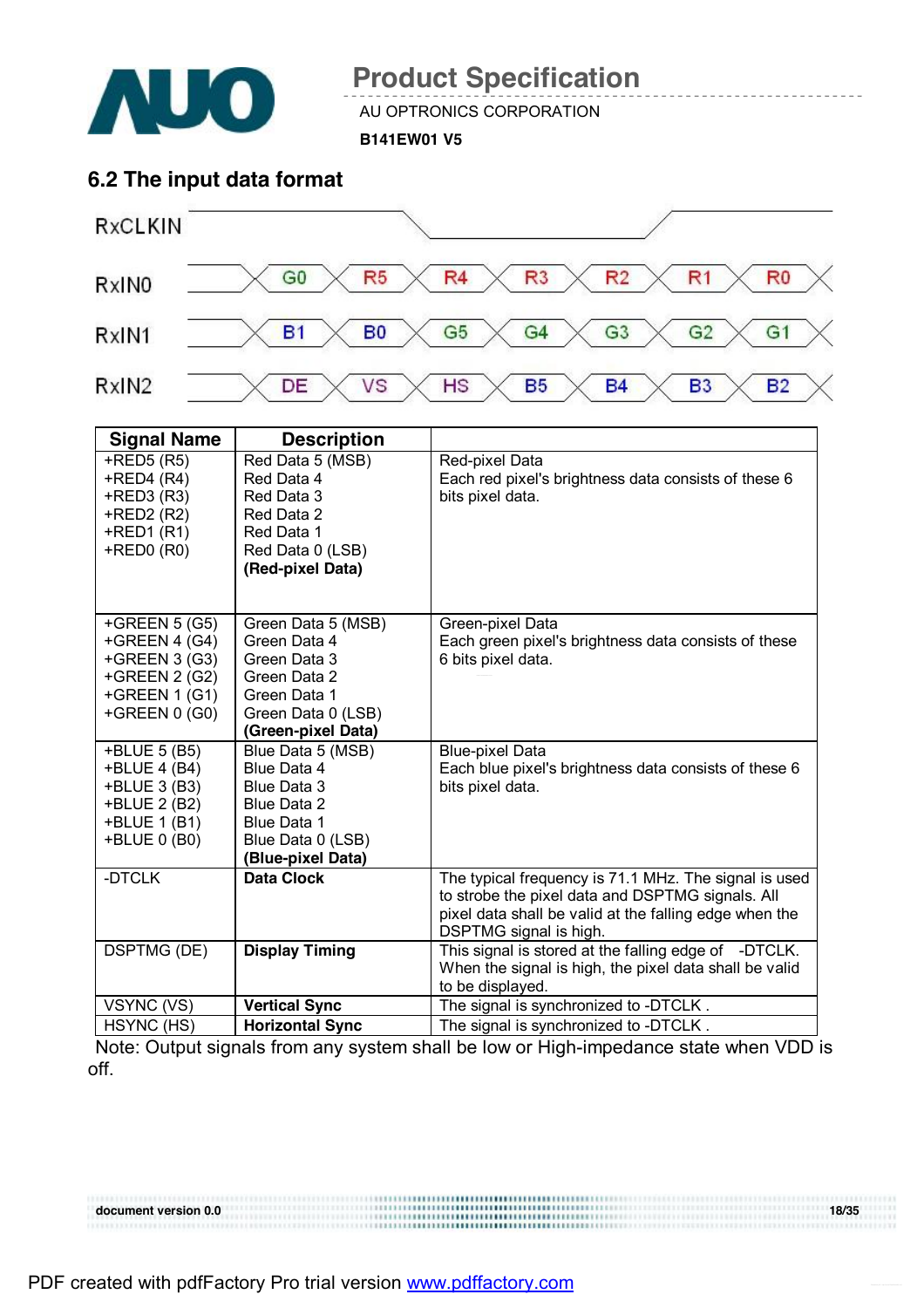

AU OPTRONICS CORPORATION

**B141EW01 V5** 

### **6.3 Signal Description/Pin Assignment**

LVDS is a differential signal technology for LCD interface and high speed data transfer device.

| Pin#           | <b>Signal Name</b> | Pin#           | <b>Signal Name</b>  |
|----------------|--------------------|----------------|---------------------|
| 1              | <b>GND</b>         | $\overline{2}$ | <b>VDD</b>          |
| 3              | <b>VDD</b>         | 4              | <b>VEDID</b>        |
| 5              | Aging              | 6              | CLK <sub>EDID</sub> |
| $\overline{7}$ | <b>DATAEDID</b>    | 8              | RxIN0-              |
| 9              | RxIN0+             | 10             | <b>GND</b>          |
| 11             | RxIN1-             | 12             | RxIN1+              |
| 13             | <b>GND</b>         | 14             | RxIN2-              |
| 15             | RxIN2+             | 16             | <b>GND</b>          |
| 17             | RxCLKIN-           | 18             | RxCLKIN+            |
| 19             | <b>GND</b>         | 20             | NC                  |
| 21             | <b>NC</b>          | 22             | <b>GND</b>          |
| 23             | NC                 | 24             | NC                  |
| 25             | <b>GND</b>         | 26             | NC                  |
| 27             | <b>NC</b>          | 28             | <b>GND</b>          |
| 29             | <b>NC</b>          | 30             | <b>NC</b>           |

**document** version 0.0 19/35 10000000000000000000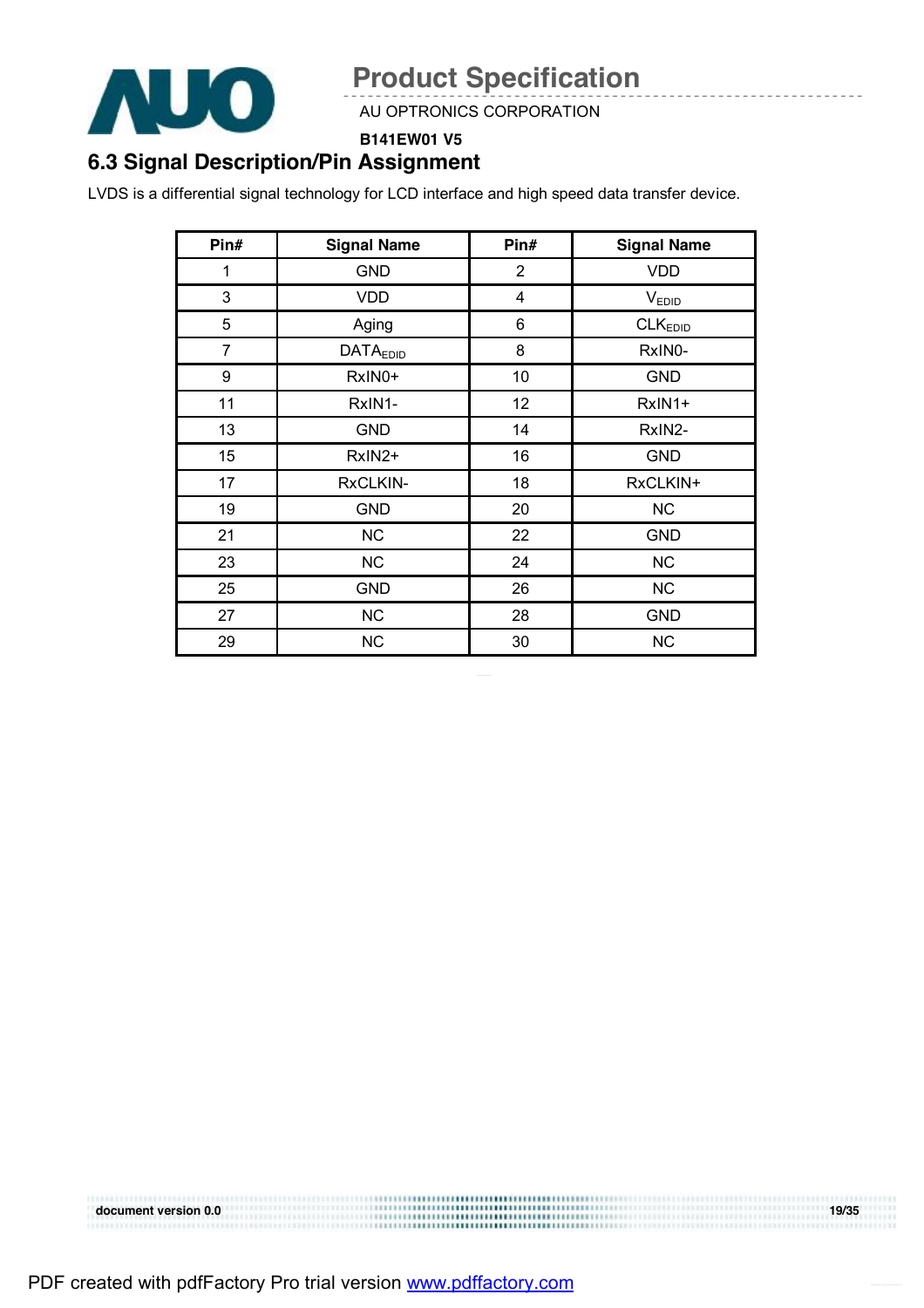

#### AU OPTRONICS CORPORATION

**B141EW01 V5** 

Note1: Start from right side



Note2: Input signals shall be low or High-impedance state when VDD is off.

internal circuit of LVDS inputs are as following.

The module uses a 100ohm resistor between positive and negative data lines of each receiver input



#### **document version 0.0 20/35**  3XXX333333333333333334133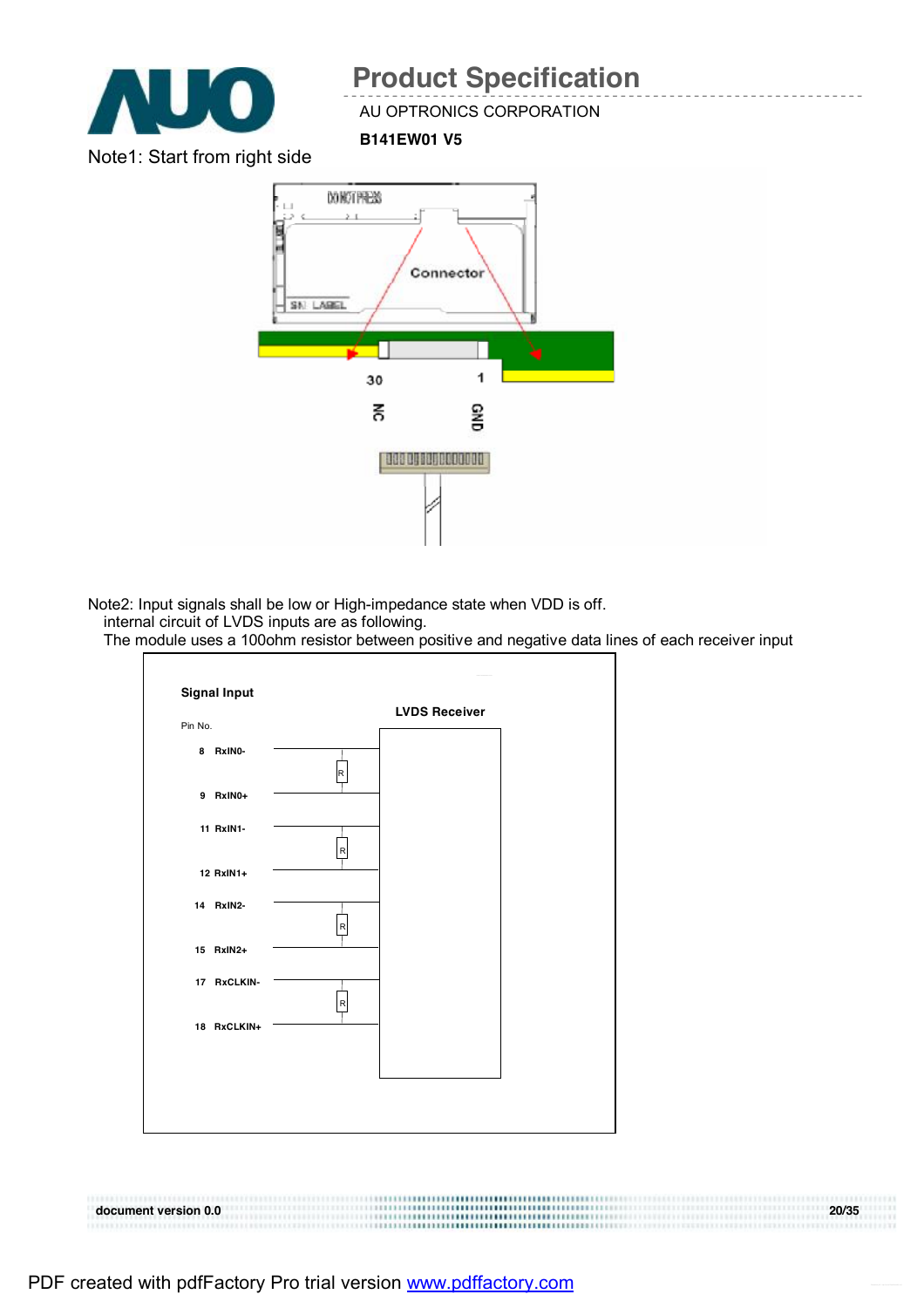

AU OPTRONICS CORPORATION

**B141EW01 V5** 

#### **6.4.1 Timing Characteristics**

Basically, interface timings should match the 1280x800 /60Hz manufacturing guide line timing.

|                   | <b>Parameter</b> | Symbol                        | Min. | Typ. | Max.                     | Unit                 |
|-------------------|------------------|-------------------------------|------|------|--------------------------|----------------------|
| <b>Frame Rate</b> |                  |                               |      | 60   | $\overline{\phantom{0}}$ | Hz                   |
| Clock frequency   |                  | $1/\mathsf{T}_{\text{Clock}}$ |      | 71.1 |                          | <b>MHz</b>           |
|                   | Period           | $\mathsf{T}_\mathsf{V}$       | 803  | 823  | 1023                     |                      |
| Vertical          | Active           | $T_{VD}$                      | 800  | 800  | 800                      | $T_{Line}$           |
| Section           | <b>Blanking</b>  | $T_{VB}$                      | 3    | 23   | 223                      |                      |
|                   | Period           | Tн                            | 1303 | 1440 | 2047                     |                      |
| Horizontal        | Active           | $\mathsf{T}_{\mathsf{HD}}$    | 1280 | 1280 | 1280                     | $T_{\mathsf{Clock}}$ |
| Section           | <b>Blanking</b>  | Т <sub>нв</sub>               | 23   | 160  | 767                      |                      |

Note : DE mode only

### **6.4.2 Timing diagram**

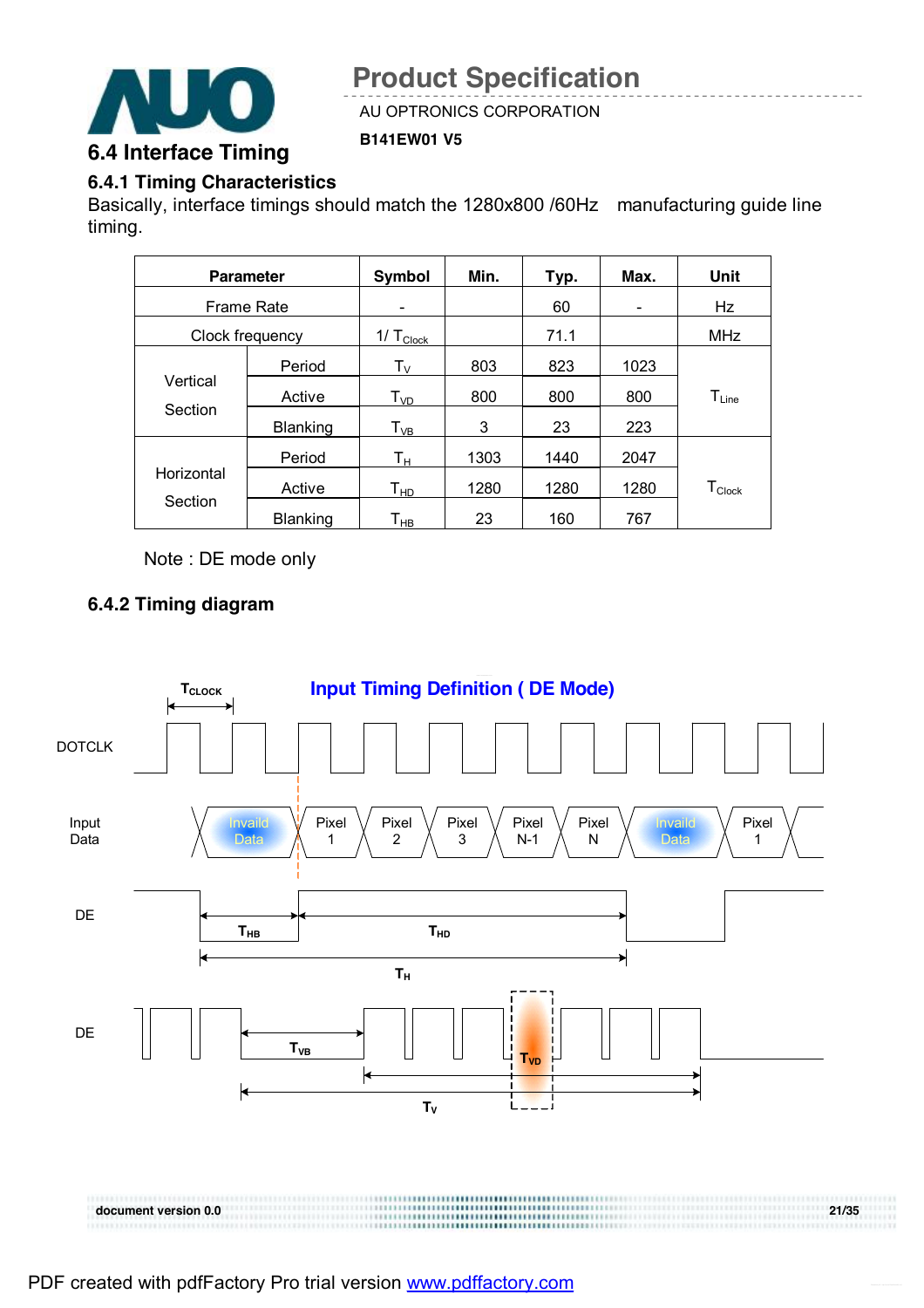

#### **B141EW01 V5 6.5 Power ON/OFF Sequence**

VDD power and lamp on/off sequence is as follows. Interface signals are also shown in the chart. Signals from any system shall be Hi-Z state or low level when VDD is off.



#### **Power Sequence Timing**

|                  | <b>Value</b> |      |      |              |
|------------------|--------------|------|------|--------------|
| <b>Parameter</b> | Min.         | Typ. | Max. | <b>Units</b> |
| T <sub>1</sub>   | 0.5          |      | 10   | (ms)         |
| T <sub>2</sub>   | 0            |      | 50   | (ms)         |
| T <sub>3</sub>   | 0            |      | 50   | (ms)         |
| T <sub>4</sub>   | 400          |      |      | (ms)         |
| T <sub>5</sub>   | 200          |      |      | (ms)         |
| T <sub>6</sub>   | 200          |      |      | (ms)         |
| Τ7               |              |      | 10   | (ms)         |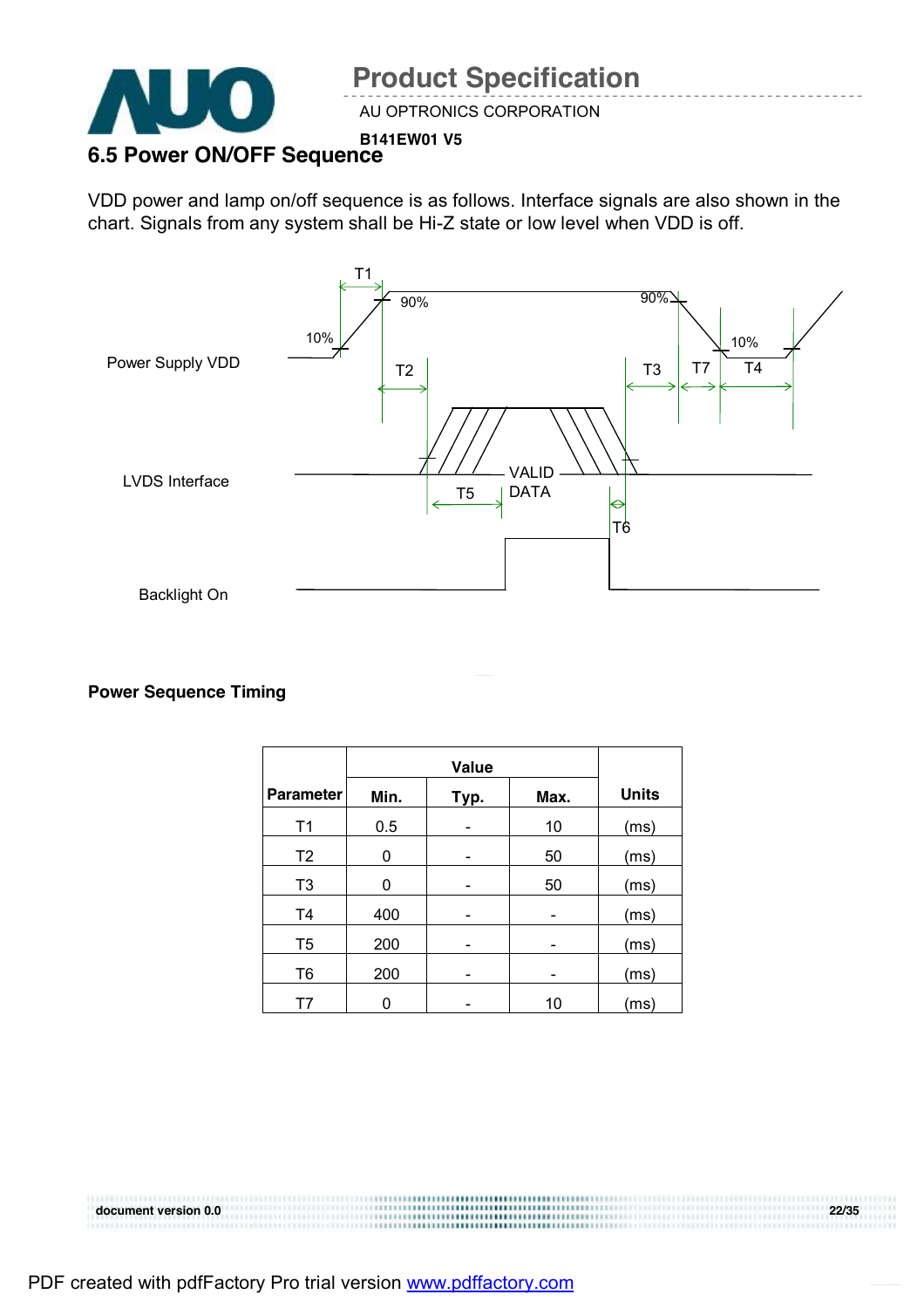

**B141EW01 V5** 

## **7. Connector Description**

Physical interface is described as for the connector on module.

These connectors are capable of accommodating the following signals and will be following components.

### **7.1 TFT LCD Module**

| <b>Connector Name / Designation</b> | <b>For Signal Connector</b> |
|-------------------------------------|-----------------------------|
| Manufacturer                        | <b>JAE</b>                  |
| Type / Part Number                  | FI-XB30SL-HF10              |
| <b>Mating Housing/Part Number</b>   | F1-X30H                     |
| <b>Mating Contact/Part Number</b>   | F1-XC3-1-15000              |

### **7.2 Backlight Unit**

Physical interface is described as for the connector on module.

These connectors are capable of accommodating the following signals and will be following components.

| <b>Connector Name / Designation</b> | <b>For Lamp Connector</b> |
|-------------------------------------|---------------------------|
| Manufacturer                        | <b>JST</b>                |
| Type / Part Number                  | <b>BHSR-02VS-1</b>        |
| Mating Type / Part Number           | SM02B-BHSS-1-TB           |

### **7.3 Signal for Lamp connector**

| Pin $#$ | <b>Cable color</b> | <b>Signal Name</b> |
|---------|--------------------|--------------------|
|         | Red                | Lamp High Voltage  |
|         | White              | Lamp Low Voltage   |

**document version 0.0 23/35**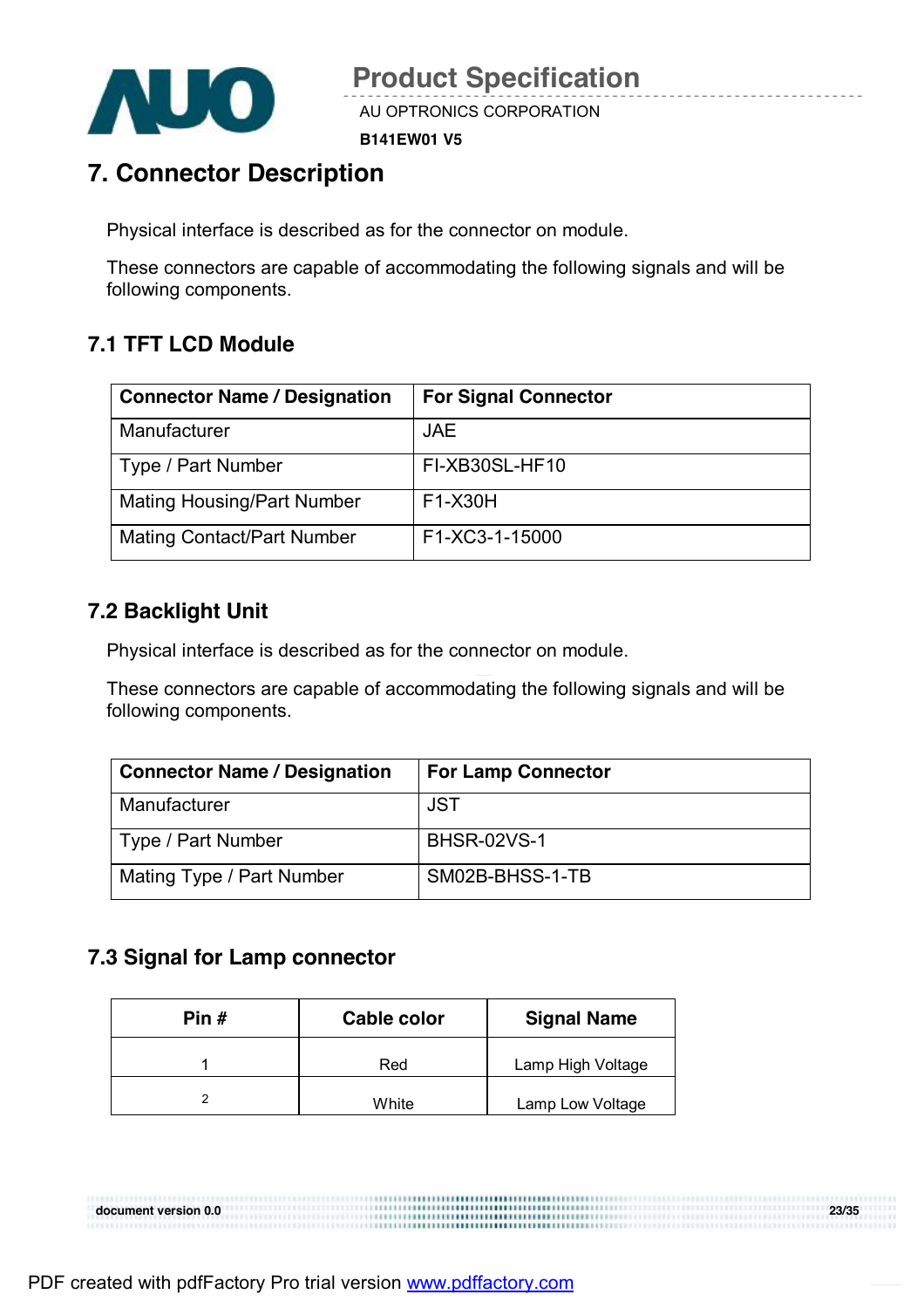

 $\sim$ 

AU OPTRONICS CORPORATION

**B141EW01 V5** 

### **8. Vibration and Shock Test**

### **8.1 Vibration Test**

#### **Test Spec:**

| Test method:  | Non-Operation                                                   |
|---------------|-----------------------------------------------------------------|
| Acceleration: | 1.5G, sine wave                                                 |
| Frequency:    | 10 - 500Hz Random                                               |
| Sweep:        | 0.5 octave/minute in each of three mutually perpendicular axes. |

### **8.2 Shock Test Spec:**

#### **Test Spec:**

| Test method:  | Non-Operation         |
|---------------|-----------------------|
| Acceleration: | 220 G, Half sine wave |
| Active time:  | 2 ms                  |
| Pulse:        | Half sine wave        |

| document version 0.0 |         | 24/35 |
|----------------------|---------|-------|
|                      |         |       |
|                      | <b></b> |       |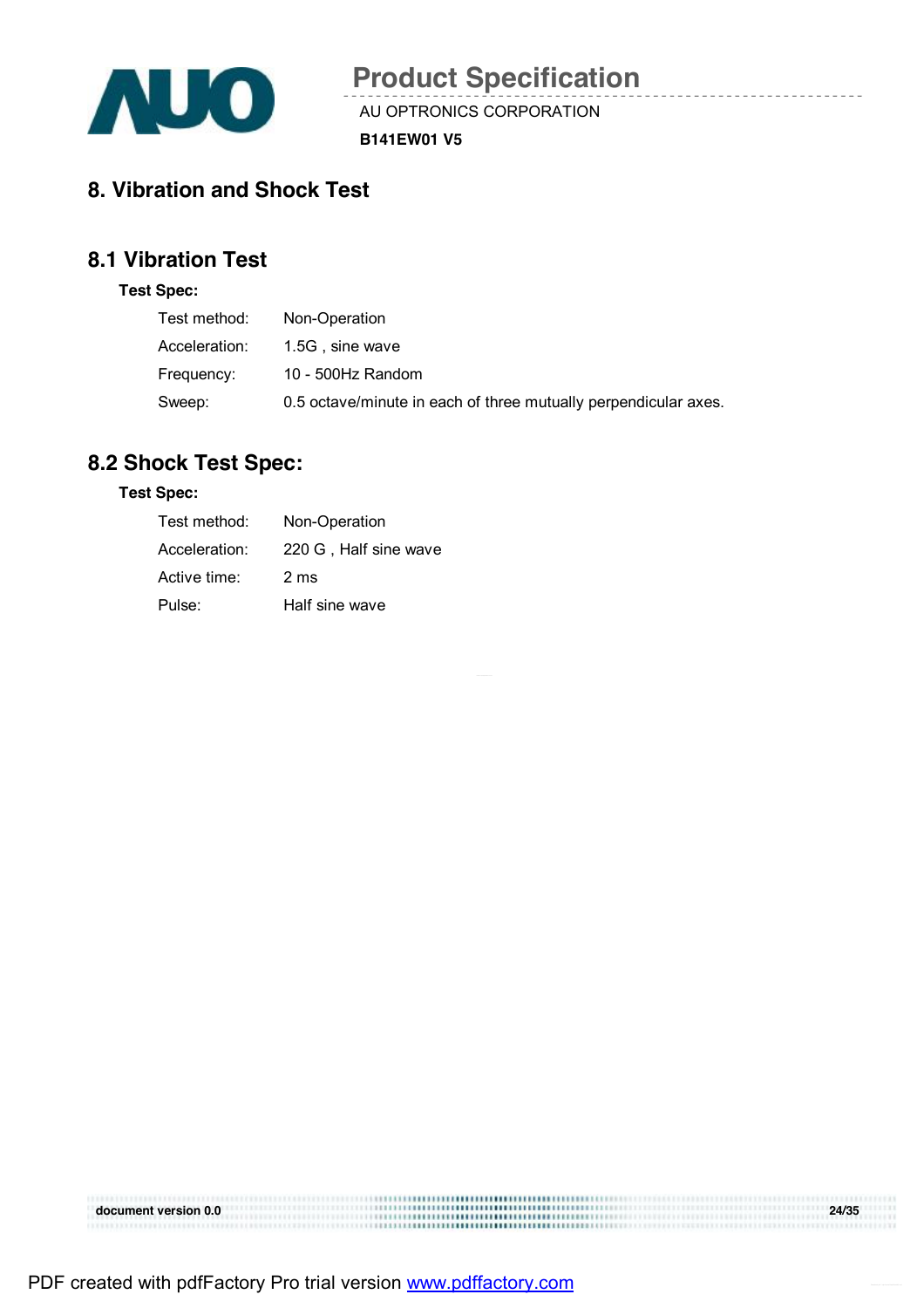

AU OPTRONICS CORPORATION

**B141EW01 V5** 

### **9. Reliability**

| <b>Items</b>                             | <b>Required Condition</b>                                                     | <b>Note</b> |
|------------------------------------------|-------------------------------------------------------------------------------|-------------|
| Temperature<br>Humidity Bias             | 40℃/90%,300Hr                                                                 |             |
| High Temperature<br>Operation            | 50℃/20%,300Hr                                                                 |             |
| Low Temperature<br>Operation             | $0^{\circ}$ C, 300Hr                                                          |             |
| On/Off Test                              | 25℃, ON/10 sec. OFF/10sec., 30,000 cycles                                     |             |
| Hot Storage                              | 65℃/20% RH ,300 hours                                                         |             |
| Cold Storage                             | -25℃/50% RH ,300 hours                                                        |             |
| Thermal Shock Test                       | $-20^{\circ}$ /30 min ,60 $^{\circ}$ /30 min 100 cycles                       |             |
| Hot Start Test                           | $50^{\circ}$ /1 Hr min. power on/off per 5 minutes, 5 times                   |             |
| <b>Cold Start Test</b>                   | $0^{\circ}$ C/1 Hr min. power on/off per 5 minutes, 5 times                   |             |
| Shock Test<br>(Non-Operating)            | 220G, 2ms, Half-sine wave                                                     |             |
|                                          | Sinusoidal vibration, 1.5G zero-to-peak, 10 to 500 Hz,                        |             |
| <b>Vibration Test</b><br>(Non-Operating) | 0.5 octave/minute in each of three mutually perpendicular<br>axes.            |             |
| <b>IESD</b>                              | Contact: $\pm$ 8KV, operation, class B<br>Air: $\pm$ 15KV, operation, class B | Note 1      |

Note1: According to EN61000-4-2 , ESD class B: Some performance degradation allowed. No data lost

. Self-recoverable. No hardware failures.

Note2: CCFL Life time: 10,000 hours minimum under normal module usage.

Note3: MTBF (Excluding the CCFL): 30,000 hours with a confidence level 90%

**document version 0.0 25/35**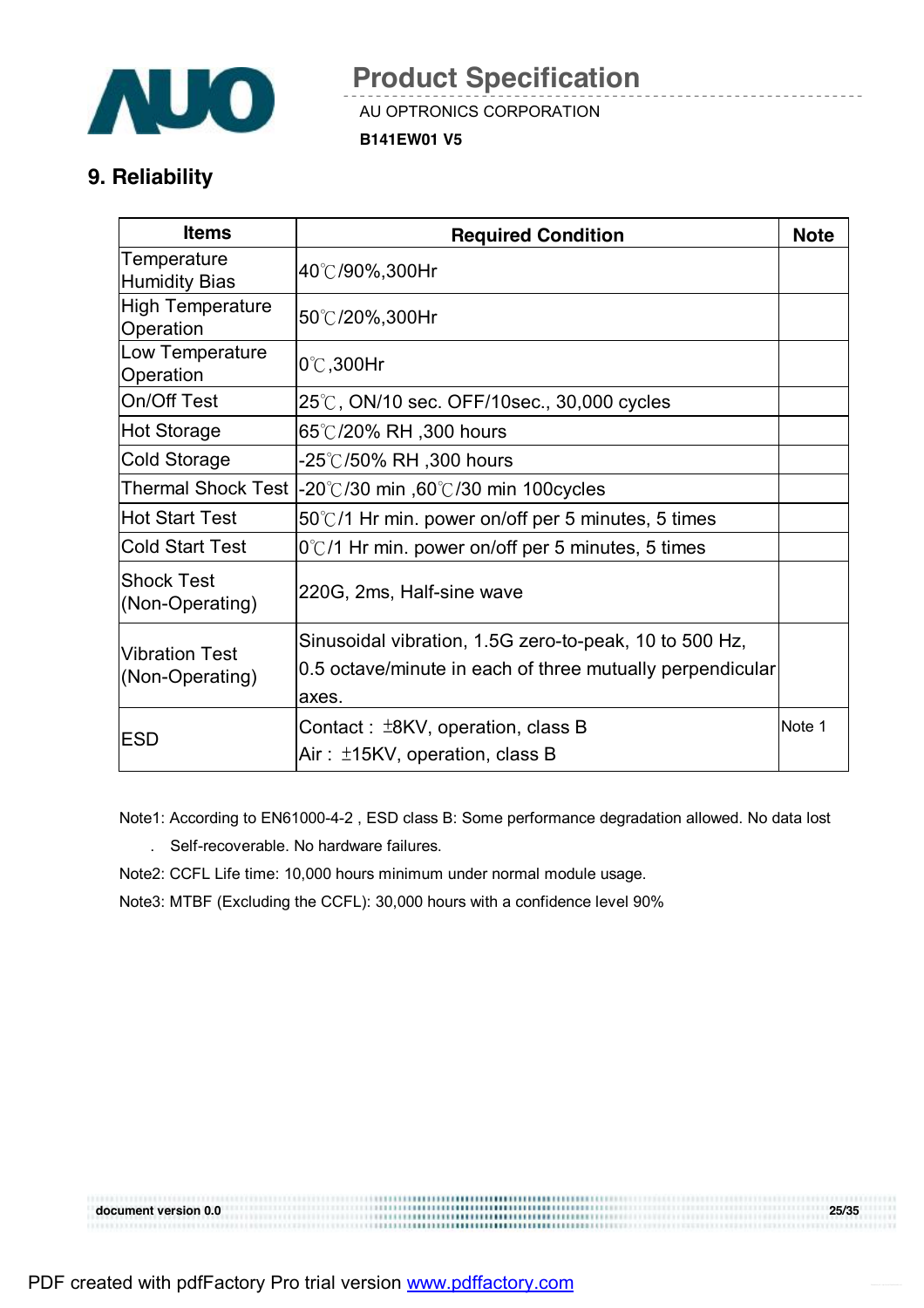

AU OPTRONICS CORPORATION

**B141EW01 V5** 

**10. Mechanical Characteristics** 

### **10.1 LCM Outline Dimension**



**document version 0.0 26/35**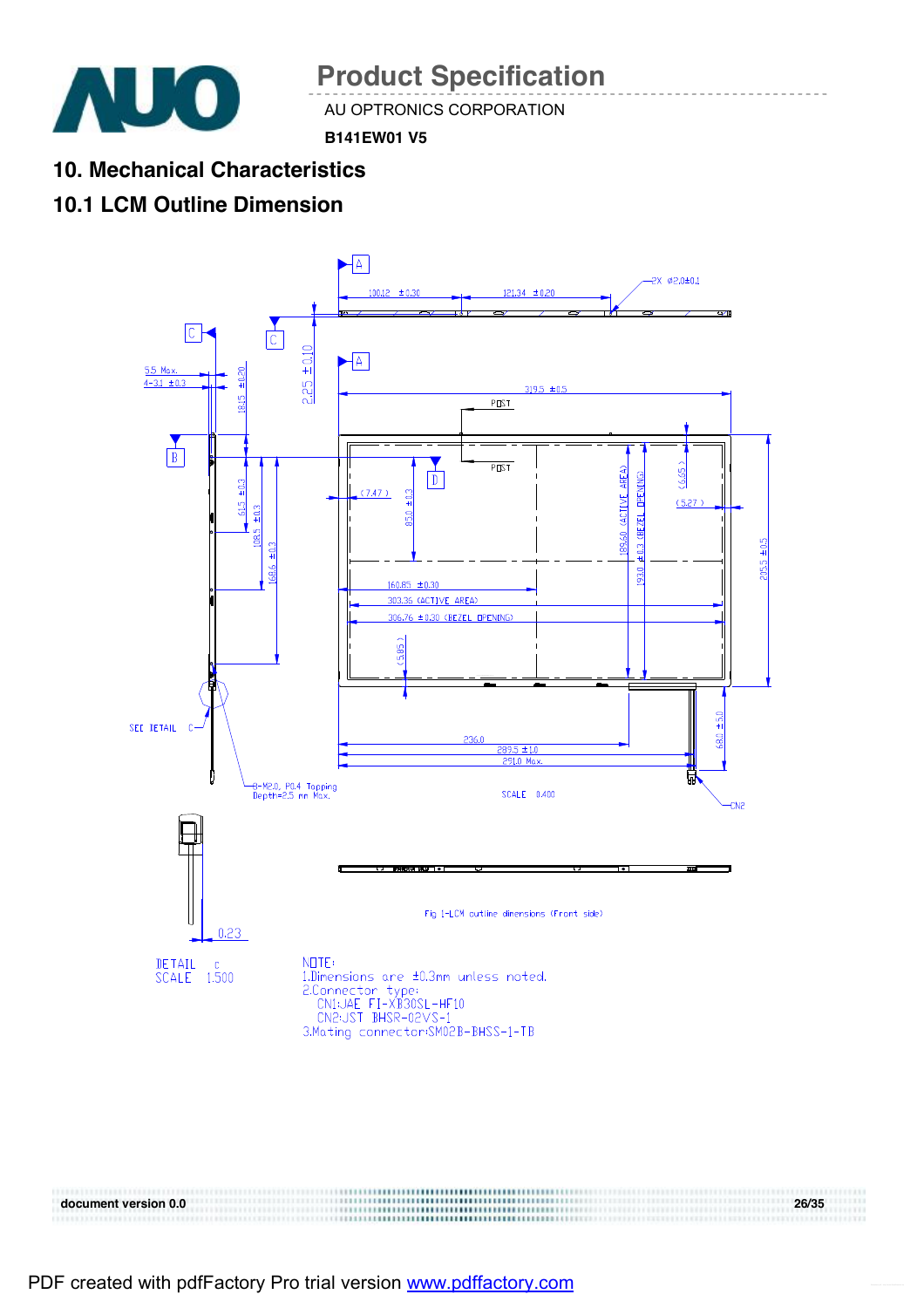

PDF created with pdfFactory Pro trial version [www.pdffactory.com](http://www.pdffactory.com)

**document version 0.0 27/35**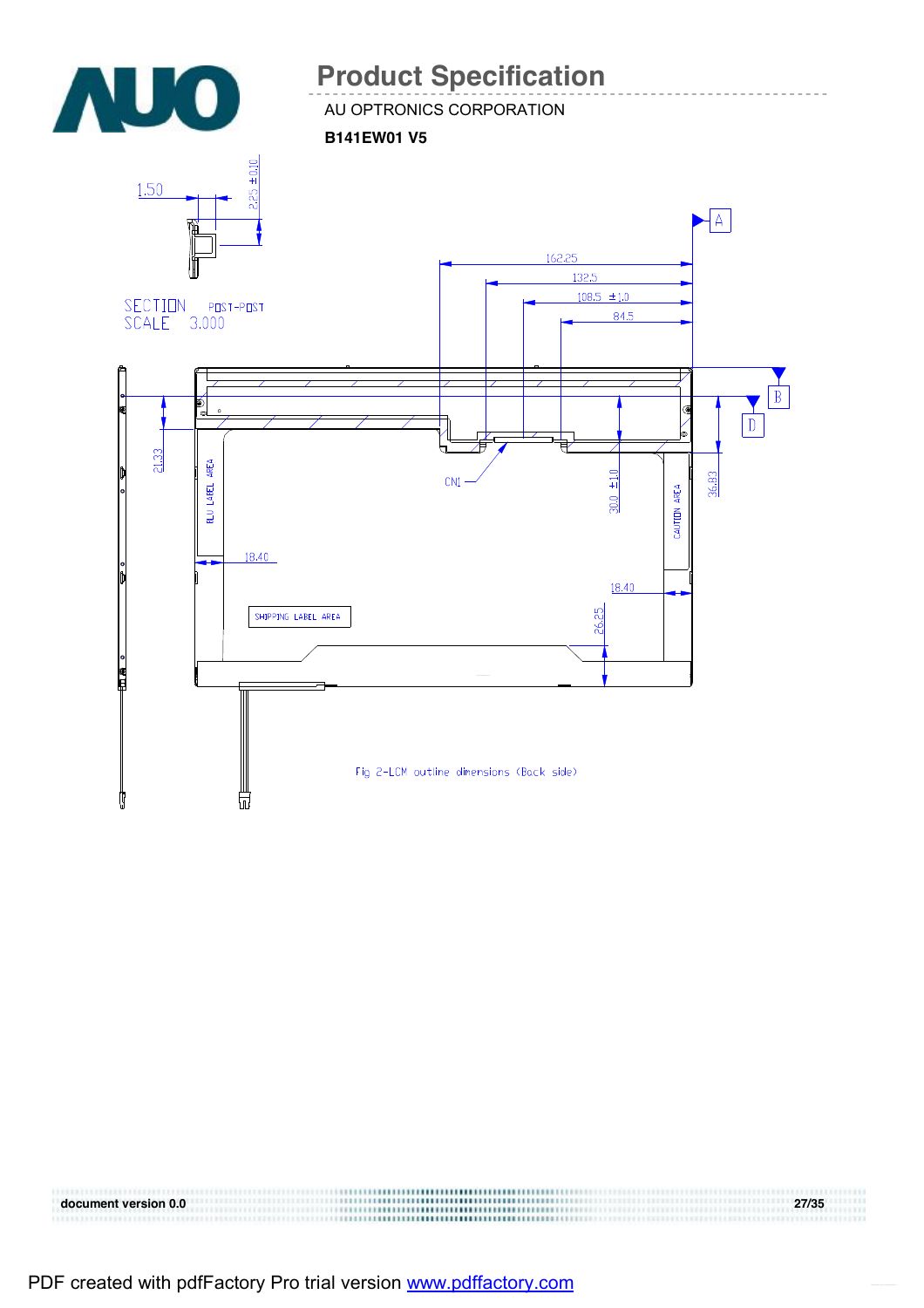

AU OPTRONICS CORPORATION

**B141EW01 V5** 

### **10.2 Screw Hole Depth and Center Position**

Screw hole minimum depth, from side surface =2.5 mm (See drawing)

Screw hole center location, from front surface =  $3.1 \pm 0.1$ mm (See drawing)

Suggestions: Customers' Screw maximum length = 2.3 mm (See drawing) Screw Torque: Maximum2.5 kgf-cm



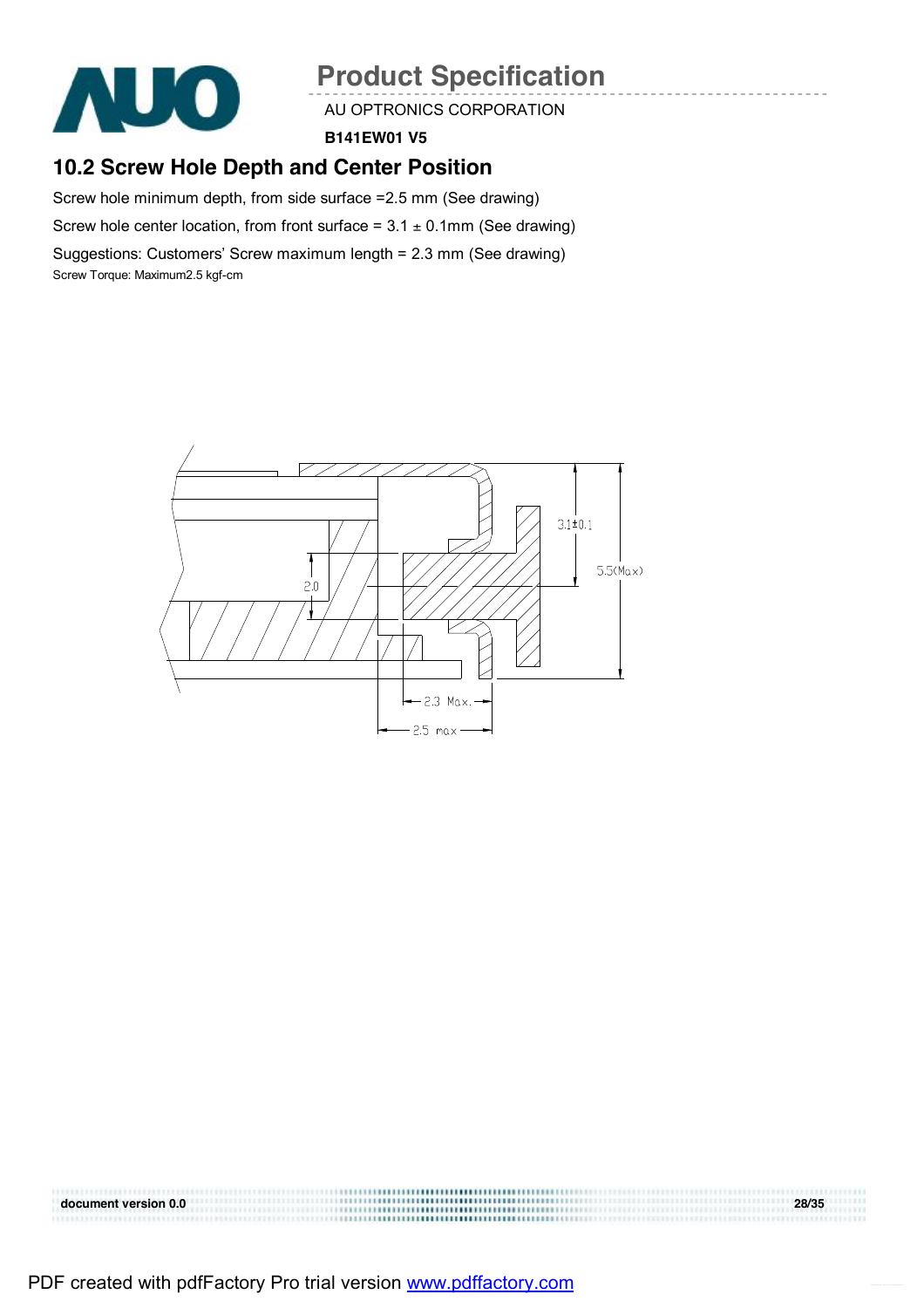

- **B141EW01 V5**
- **11. Shipping and Package**

### **11.1 Shipping Label Format**



### **11.2. Carton package**

The outside dimension of carton is 454(L)mm\* 388(W)mm\* 352(H)mm, carton and cushion weight are 2920g.



**document version 0.0 29/35**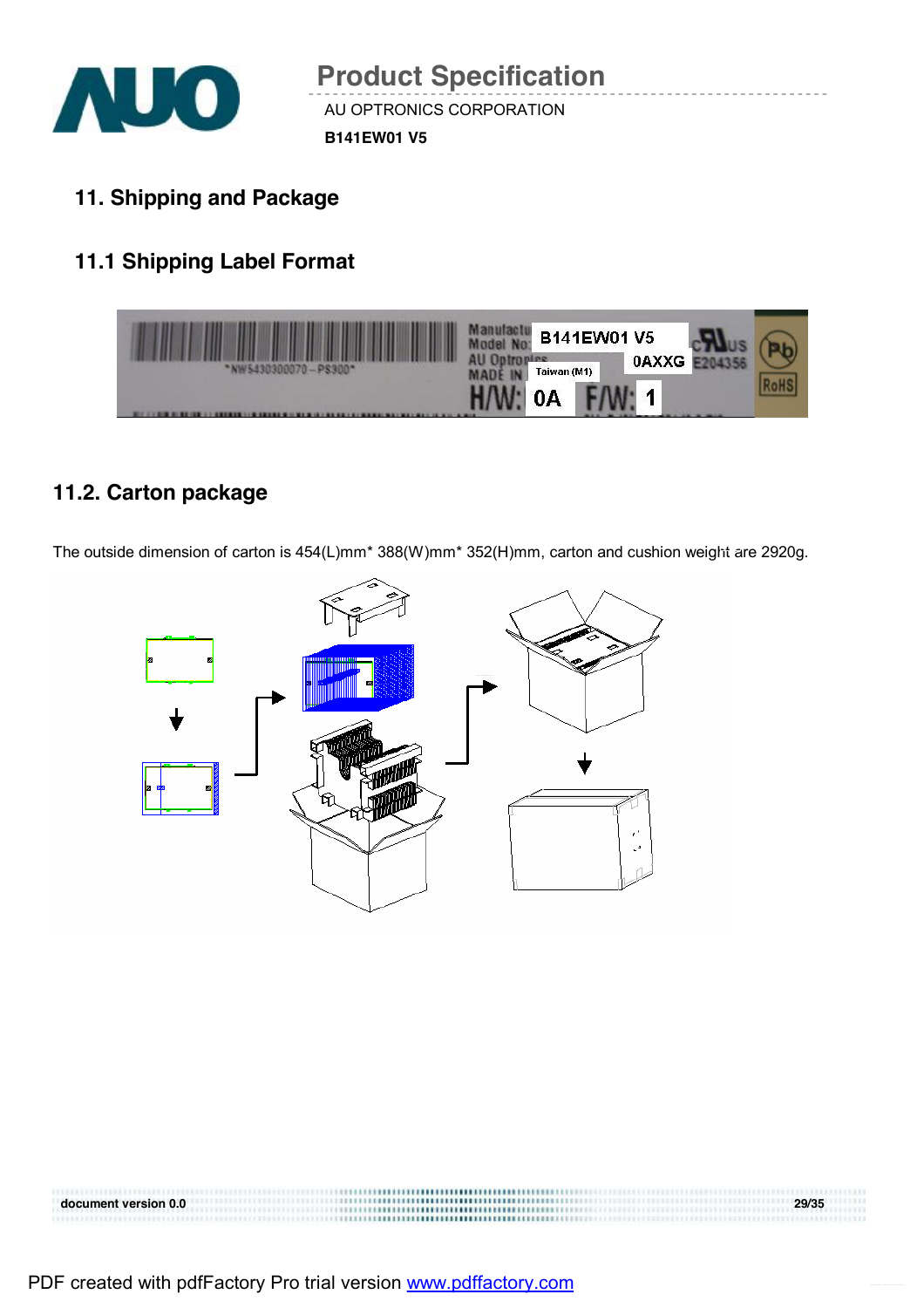

AU OPTRONICS CORPORATION

**B141EW01 V5** 

### **11.3 Shipping package of palletizing**

By air : 6 \*4 layers, one pallet put 24 boxes, total 480 pcs module.

By sea : 6 \*5 layers, one pallet put 30 boxes, total 600 pcs module.



**document version 0.0 30/35**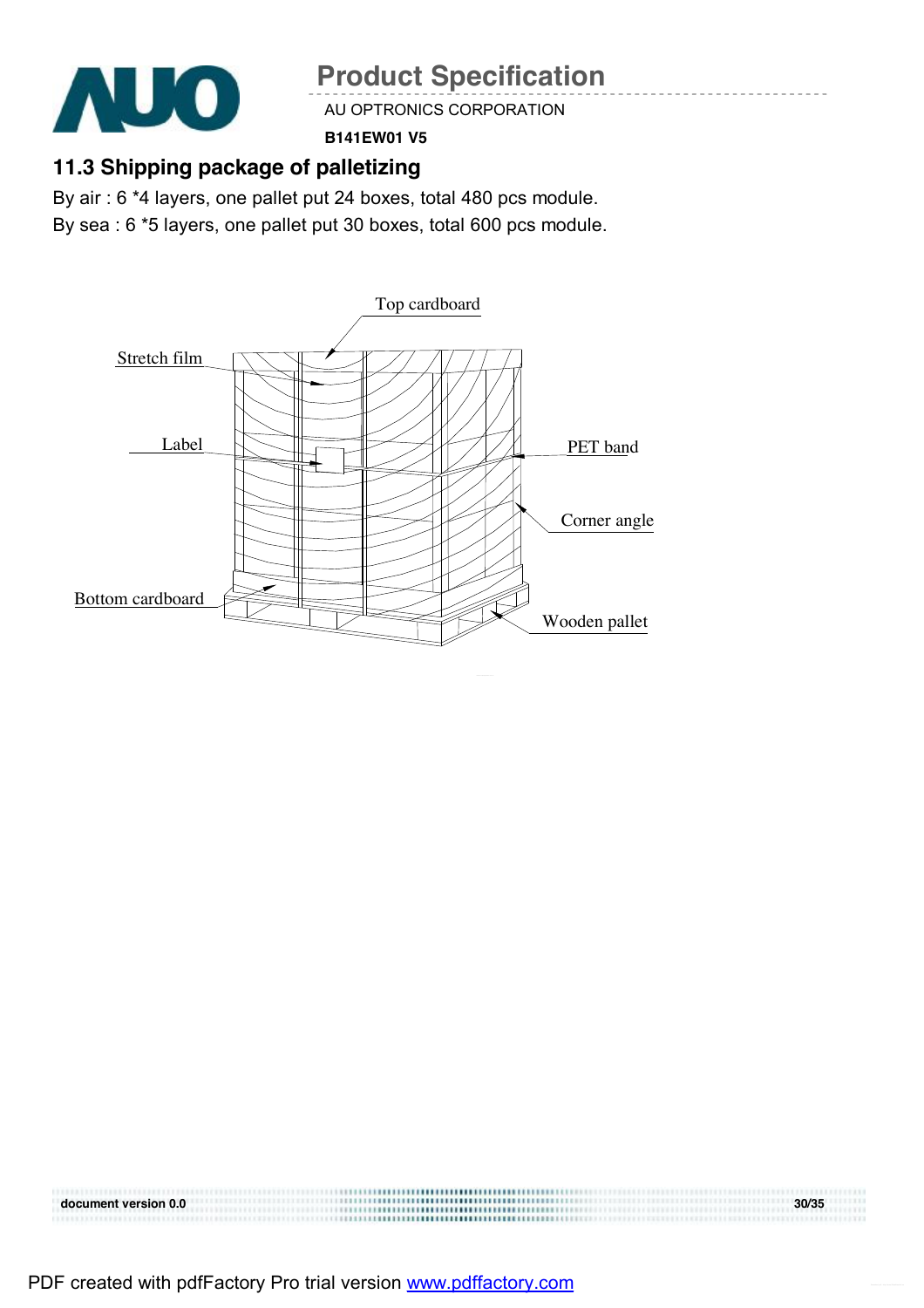

**B141EW01 V5** 

### **12. Appendix: EDID Description**

H/W: 0A

|            | <b>FUNCTION</b>                                           | <b>Value</b> | Value      | Value       |
|------------|-----------------------------------------------------------|--------------|------------|-------------|
| <b>HEX</b> |                                                           | <b>HEX</b>   | <b>BIN</b> | <b>DEC</b>  |
|            |                                                           |              |            |             |
| 00         | Header                                                    | 00           | 00000000   | 0           |
| 01         | Header                                                    | FF           | 11111111   | 255         |
| 02         | Header                                                    | FF           | 11111111   | 255         |
| 03         | Header                                                    | FF           | 11111111   | 255         |
| 04         | Header                                                    | FF           | 11111111   | 255         |
| 05         | Header                                                    | FF           | 11111111   | 255         |
| 06         | Header                                                    | FF           | 11111111   | 255         |
| 07         | Header                                                    | 00           | 00000000   | 0           |
| 08         | EISA manufacture code = 3 Character ID                    | 06           | 00000110   | 6           |
| 09         | EISA manufacture code (Compressed ASCII)                  | AF           | 10101111   | 175         |
| 0A         | Panel Supplier Reserved - Product Code                    | 44           | 01000100   | 68          |
| 0В         | Panel Supplier Reserved - Product Code                    | 15           | 00010101   | 21          |
|            | LCD module Serial No - Preferred but Optional ("0" if not |              |            |             |
| 0C         | used)                                                     | 00           | 00000000   | 0           |
|            | LCD module Serial No - Preferred but Optional ("0" if not |              |            |             |
| 0D         | used)                                                     | 00           | 00000000   | 0           |
|            | LCD module Serial No - Preferred but Optional ("0" if not |              |            |             |
| 0E         | used)                                                     | 00           | 00000000   | 0           |
|            | LCD module Serial No - Preferred but Optional ("0" if not |              |            |             |
| 0F         | used)                                                     | 00           | 00000000   | 0           |
| 10         | Week of manufacture                                       | 01           | 00000001   | 1           |
| 11         | Year of manufacture                                       | 10           | 00010000   | 16          |
| 12         | EDID structure version $# = 1$                            | 01           | 00000001   | 1           |
| 13         | EDID revision $# = 3$                                     | 03           | 00000011   | $\mathsf 3$ |
| 14         | Video I/P definition = Digital I/P (80h)                  | 80           | 10000000   | 128         |
| 15         | Max H image size = (Rounded to cm)                        | 1E           | 00011110   | 30          |
| 16         | Max V image size = (Rounded to $cm$ )                     | 13           | 00010011   | 19          |
|            | Display gamma = $(gamma \times 100) - 100$                |              |            |             |
| 17         | Example: $(2.2 \times 100) - 100 = 120$                   | 78           | 01111000   | 120         |
|            | document version 0.0                                      |              |            | 31/35       |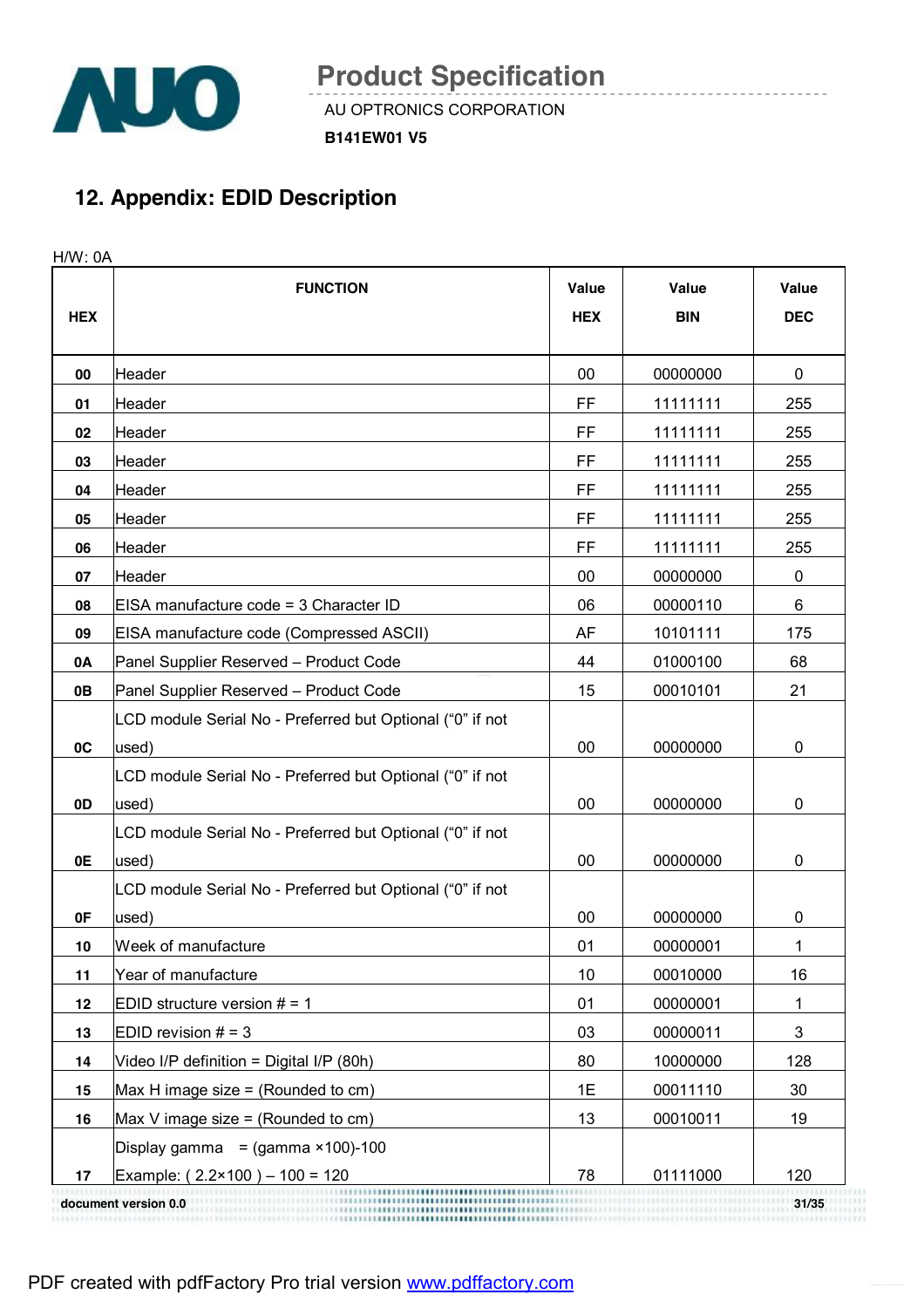

AU OPTRONICS CORPORATION

**B141EW01 V5** 

| 18        | Feature support (no DPMS, Active off, RGB, timing BLK 1)     | 0A             | 00001010 | 10  |
|-----------|--------------------------------------------------------------|----------------|----------|-----|
| 19        | Red/Green Low bit (RxRy/GxGy)                                | 87             | 10000111 | 135 |
| 1A        | Blue/White Low bit (BxBy/WxWy)                               | F <sub>5</sub> | 11110101 | 245 |
| 1B        | Red X                                                        | 94             | 10010100 | 148 |
| 1C        | Red Y                                                        | 57             | 01010111 | 87  |
| 1D        | Green X                                                      | 4F             | 01001111 | 79  |
| 1E        | Green Y                                                      | 8C             | 10001100 | 140 |
| 1F        | <b>Blue X</b>                                                | 27             | 00100111 | 39  |
| 20        | <b>Blue Y</b>                                                | 27             | 00100111 | 39  |
| 21        | White X                                                      | 50             | 01010000 | 80  |
| 22        | White Y                                                      | 54             | 01010100 | 84  |
| 23        | Established timings 1 (00h if not used)                      | 00             | 00000000 | 0   |
| 24        | Established timings 2 (00h if not used)                      | 00             | 00000000 | 0   |
| 25        | Manufacturer's timings (00h if not used)                     | 00             | 00000000 | 0   |
| 26        | Standard timing ID1 (01h if not used)                        | 01             | 00000001 | 1   |
| 27        | Standard timing ID1 (01h if not used)                        | 01             | 00000001 | 1   |
| 28        | Standard timing ID2 (01h if not used)                        | 01             | 00000001 | 1   |
| 29        | Standard timing ID2 (01h if not used)                        | 01             | 00000001 | 1   |
| 2A        | Standard timing ID3 (01h if not used)                        | 01             | 00000001 | 1   |
| 2B        | Standard timing ID3 (01h if not used)                        | 01             | 00000001 | 1   |
| 2C        | Standard timing ID4 (01h if not used)                        | 01             | 00000001 | 1   |
| 2D        | Standard timing ID4 (01h if not used)                        | 01             | 00000001 | 1   |
| 2E        | Standard timing ID5 (01h if not used)                        | 01             | 00000001 | 1   |
| 2F        | Standard timing ID5 (01h if not used)                        | 01             | 00000001 | 1   |
| 30        | Standard timing ID6 (01h if not used)                        | 01             | 00000001 | 1   |
| 31        | Standard timing ID6 (01h if not used)                        | 01             | 00000001 | 1   |
| 32        | Standard timing ID7 (01h if not used)                        | 01             | 00000001 | 1   |
| 33        | Standard timing ID7 (01h if not used)                        | 01             | 00000001 | 1   |
| 34        | Standard timing ID8 (01h if not used)                        | 01             | 00000001 | 1   |
| 35        | Standard timing ID8 (01h if not used)                        | 01             | 00000001 | 1   |
| 36        | Pixel Clock/10,000 (LSB)                                     | EA             | 11101010 | 234 |
| 37        | Pixel Clock/10,000 (MSB)                                     | 1A             | 00011010 | 26  |
| 38        | Horizontal Active (lower 8 bits)                             | 00             | 00000000 | 0   |
| 39        | Horizontal Blanking (Thbp) (lower 8 bits)                    | 80             | 10000000 | 128 |
| <b>3A</b> | Horizontal Active/Horizontal blanking (Thbp) (upper4:4 bits) | 50             | 01010000 | 80  |
| 3B        | <b>Vertical Active</b>                                       | 20             | 00100000 | 32  |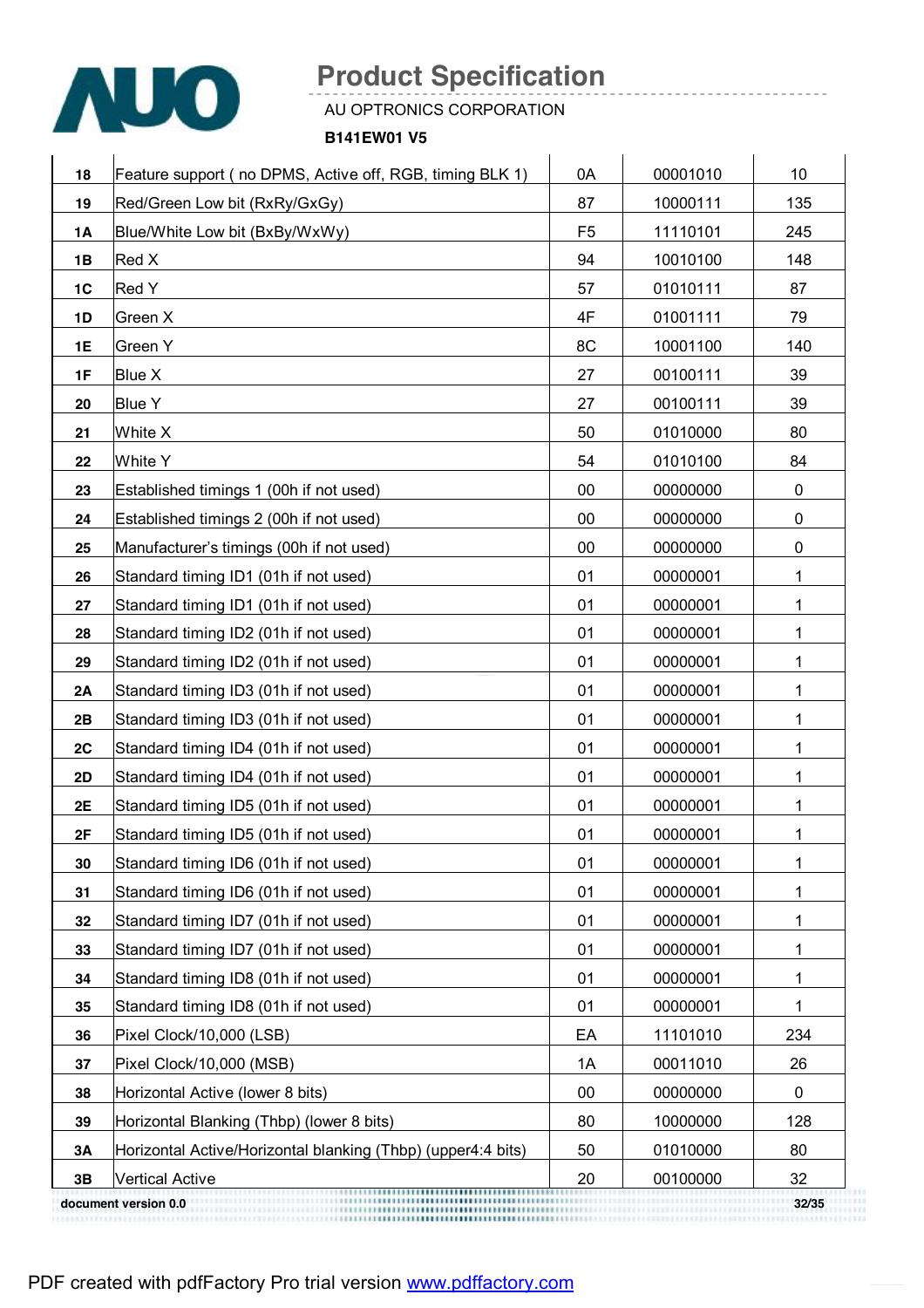

AU OPTRONICS CORPORATION

**B141EW01 V5** 

|           | Vertical Blanking (Tvbp) (DE Blanking typ. for DE only       |           |          |              |
|-----------|--------------------------------------------------------------|-----------|----------|--------------|
| 3C        | panels)                                                      | 10        | 00010000 | 16           |
| 3D        | Vertical Active: Vertical Blanking (Tvbp) (upper4:4 bits)    | 30        | 00110000 | 48           |
| 3E        | Horizontal Sync, Offset (Thfp)                               | 30        | 00110000 | 48           |
| 3F        | Horizontal Sync, Pulse Width                                 | 20        | 00100000 | 32           |
| 40        | Vertical Sync, Offset (Tvfp) Sync Width                      | 36        | 00110110 | 54           |
| 41        | Horizontal Vertical Sync Offset/Width upper 2 bits           | 00        | 00000000 | $\mathbf{0}$ |
| 42        | Horizontal Image Size                                        | 30        | 00110000 | 48           |
| 43        | Vertical image Size                                          | <b>BE</b> | 10111110 | 190          |
| 44        | Horizontal Image Size / Vertical image size                  | 10        | 00010000 | 16           |
| 45        | Horizontal Border = 0 (Zero for Notebook LCD)                | 00        | 00000000 | 0            |
| 46        | Vertical Border = 0 (Zero for Notebook LCD)                  | 00        | 00000000 | 0            |
|           | Non-interlaced, Normal, no stereo, Separate sync, H/V pol    |           |          |              |
|           | Negatives, DE only note: LSB is set to "1" if panel is       |           |          |              |
| 47        | DE-timing only. H/V can be ignored.                          | 18        | 00011000 | 24           |
| 48        | Pixel Clock/10,000 (LSB)                                     | 00        | 00000000 | 0            |
| 49        | Pixel Clock/10,000 (MSB)                                     | 00        | 00000000 | 0            |
| 4Α        | Horizontal Active = $xxxxx$ pixels (lower 8 bits)            | $00\,$    | 00000000 | 0            |
| 4B        | Horizontal Blanking (Thbp) = $xxxx$ pixels (lower 8 bits)    | 0F        | 00001111 | 15           |
| 4C        | Horizontal Active/Horizontal blanking (Thbp) (upper4:4 bits) | 00        | 00000000 | 0            |
| 4D        | Vertical Active = xxxx lines                                 | 00        | 00000000 | 0            |
|           | Vertical Blanking (Tvbp) = xxxx lines (DE Blanking typ. for  |           |          |              |
| 4E        | DE only panels)                                              | 00        | 00000000 | 0            |
| 4F        | Vertical Active: Vertical Blanking (Tvbp) (upper4:4 bits)    | 00        | 00000000 | 0            |
| 50        | Horizontal Sync, Offset (Thfp) = xxxx pixels                 | 00        | 00000000 | 0            |
| 51        | Horizontal Sync, Pulse Width = xxxx pixels                   | 00        | 00000000 | 0            |
|           | Vertical Sync, Offset (Tvfp) = xx lines                      |           |          |              |
| 52        | Sync Width $=$ xx lines                                      | $00\,$    | 00000000 | 0            |
| 53        | Horizontal Vertical Sync Offset/Width upper 2 bits           | 00        | 00000000 | 0            |
| 54        | Horizontal Image Size = xxx mm                               | 00        | 00000000 | 0            |
| 55        | Vertical image Size = xxx mm                                 | 00        | 00000000 | 0            |
| 56        | Horizontal Image Size / Vertical image size                  | 00        | 00000000 | 0            |
| 57        | Horizontal Border = 0 (Zero for Notebook LCD)                | 00        | 00000000 | 0            |
| 58        | Vertical Border = 0 (Zero for Notebook LCD)                  | 00        | 00000000 | 0            |
| 59        | Module "A" Revision = Example: 00, 01, 02, 03, etc.          | 20        | 00100000 | 32           |
| <b>5A</b> | Flag                                                         | 00        | 00000000 | 0            |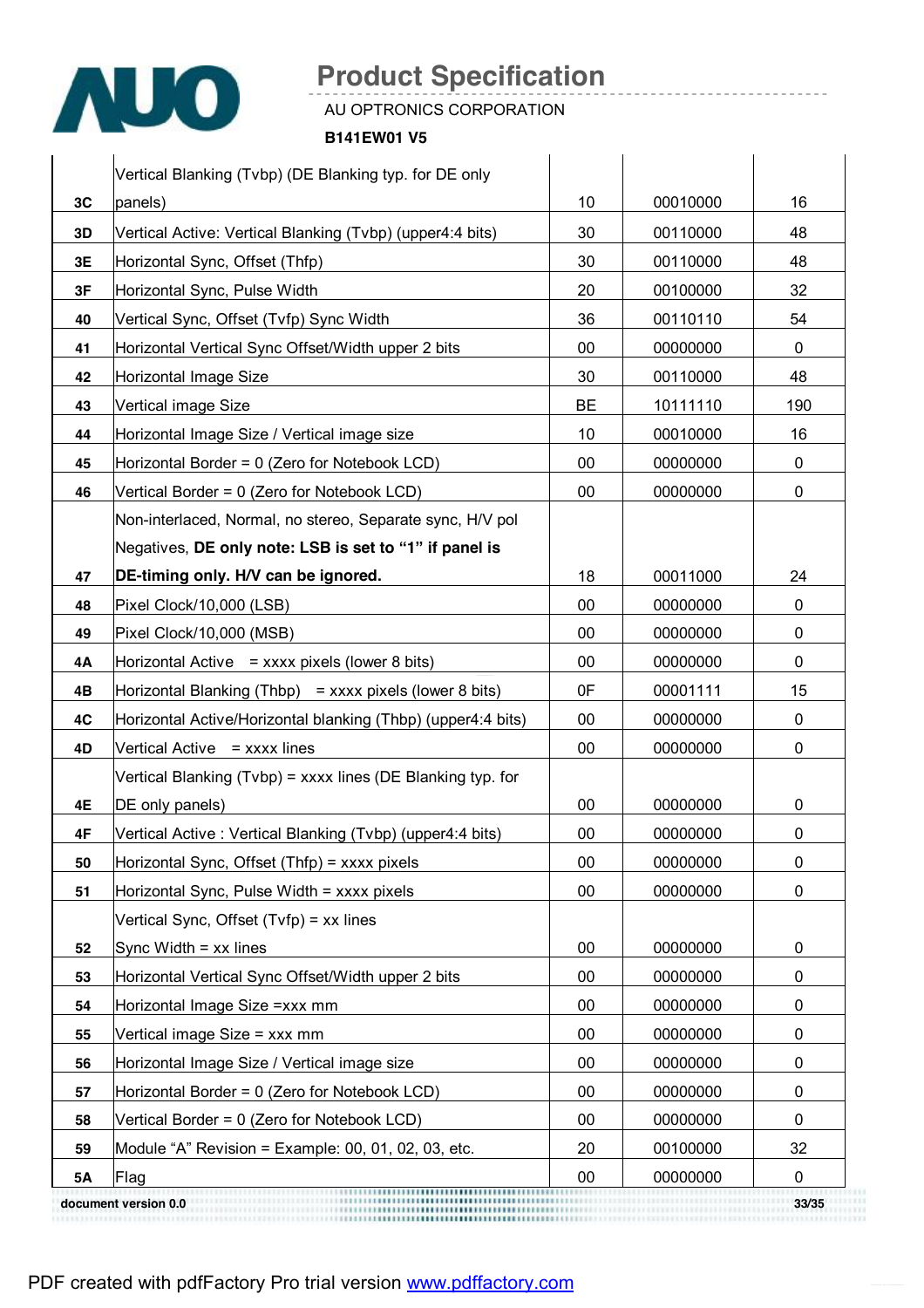

AU OPTRONICS CORPORATION

**B141EW01 V5** 

| 5 <b>B</b> | Flag                                                     | 00        | 00000000 | 0           |
|------------|----------------------------------------------------------|-----------|----------|-------------|
| 5C         | Flag                                                     | 00        | 00000000 | $\mathbf 0$ |
| 5D         | Dummy Descriptor                                         | <b>FE</b> | 11111110 | 254         |
| 5E         | Flag                                                     | 00        | 00000000 | 0           |
| 5F         | Dell P/N 1 <sup>st</sup> Character                       | 41        | 01000001 | 65          |
| 60         | Dell P/N 2 <sup>nd</sup> Character                       | 55        | 01010101 | 85          |
| 61         | Dell P/N 3 <sup>rd</sup> Character                       | 4F        | 01001111 | 79          |
| 62         | Dell P/N 4 <sup>th</sup> Character                       | 0A        | 00001010 | 10          |
| 63         | Dell P/N 5 <sup>th</sup> Character                       | 20        | 00100000 | 32          |
| 64         | LCD Supplier EEDID Revision #                            | 20        | 00100000 | 32          |
| 65         | Manufacturer P/N                                         | 20        | 00100000 | 32          |
| 66         | Manufacturer P/N                                         | 20        | 00100000 | 32          |
| 67         | Manufacturer P/N                                         | 20        | 00100000 | 32          |
| 68         | Manufacturer P/N                                         | 20        | 00100000 | 32          |
| 69         | Manufacturer P/N                                         | 20        | 00100000 | 32          |
| 6A         | Manufacturer P/N                                         | 20        | 00100000 | 32          |
|            | Manufacturer P/N (If <13 char, then terminate with ASCII |           |          |             |
| 6B         | code 0Ah, set remaining char = 20h)                      | 20        | 00100000 | 32          |
| 6C         | Flag                                                     | 00        | 00000000 | 0           |
| 6D         | Flag                                                     | 00        | 00000000 | 0           |
| 6E         | Flag                                                     | 00        | 00000000 | $\pmb{0}$   |
| 6F         | Data Type Tag:                                           | <b>FE</b> | 11111110 | 254         |
| 70         | Flag                                                     | 00        | 00000000 | $\mathbf 0$ |
| 71         | <b>SMBUS Value</b>                                       | 42        | 01000010 | 66          |
| 72         | <b>SMBUS Value</b>                                       | 31        | 00110001 | 49          |
| 73         | <b>SMBUS Value</b>                                       | 34        | 00110100 | 52          |
| 74         | <b>SMBUS Value</b>                                       | 31        | 00110001 | 49          |
| 75         | <b>SMBUS Value</b>                                       | 45        | 01000101 | 69          |
| 76         | <b>SMBUS Value</b>                                       | 57        | 01010111 | 87          |
| 77         | <b>SMBUS Value</b>                                       | 30        | 00110000 | 48          |
| 78         | SMBUS Value = max nits<br>$(Typically = 00h)$            | 31        | 00110001 | 49          |
| 79         | Number of LVDS receiver chips = '01' or '02'             | 20        | 00100000 | 32          |
| 7A         | $BIST$ Enable: Yes = '01' No = '00'                      | 56        | 01010110 | 86          |
|            | (If <13 char, then terminate with ASCII code 0Ah, set    |           |          |             |
| <b>7B</b>  | remaining $char = 20h$ )                                 | 35        | 00110101 | 53          |
| 7C         | (If <13 char, then terminate with ASCII code 0Ah, set    | 20        | 00100000 | 32          |